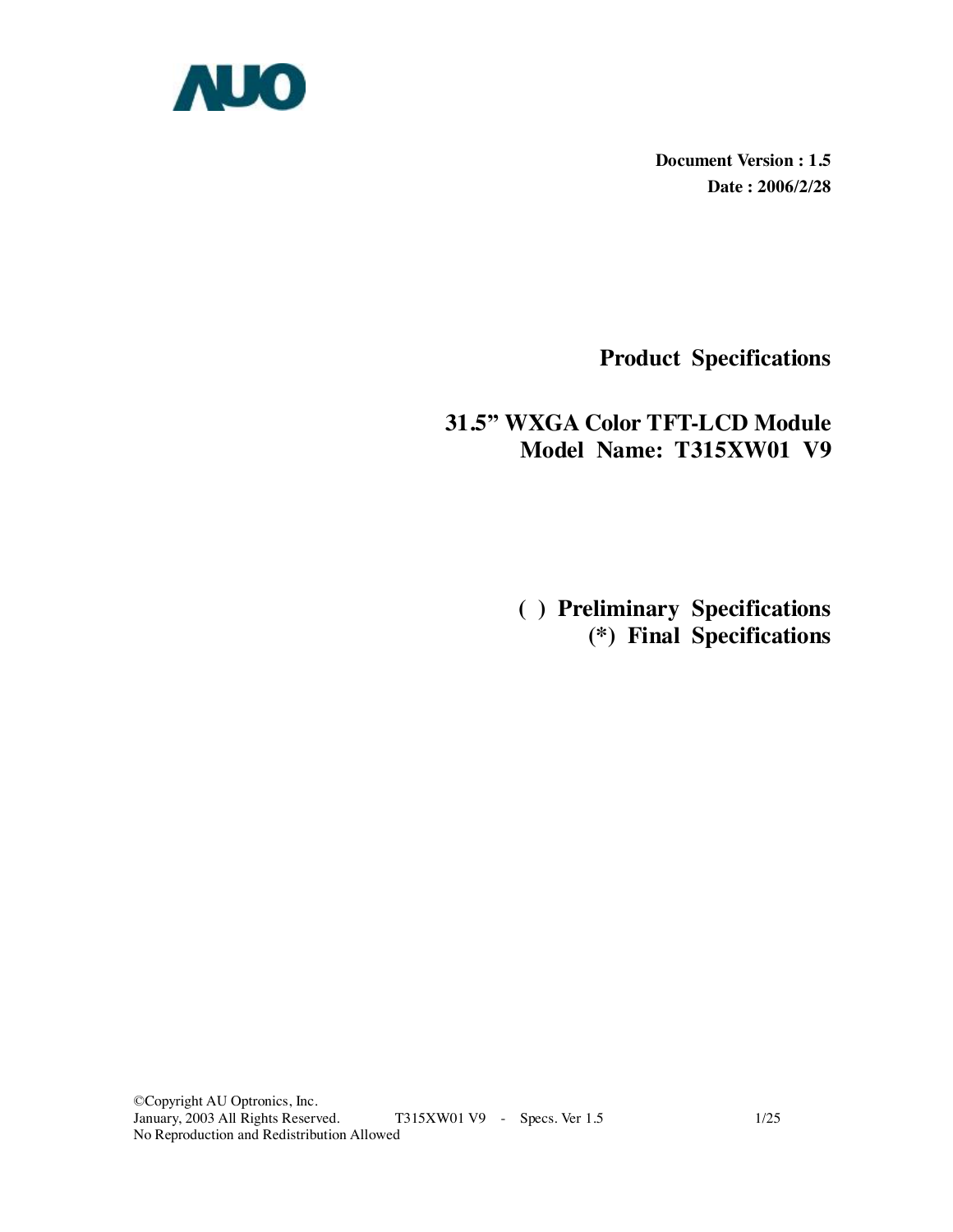

# **Contents**

| <b>No</b> |                              |
|-----------|------------------------------|
|           | COVER                        |
|           | <b>CONTENTS</b>              |
|           | RECORD OF REVISIONS          |
|           | <b>GENERAL DESCRIPTION</b>   |
| 2         | ABSOLUTE MAXIMUM RATINGS     |
| 3         | ELECTRICAL SPECIFICATIONS    |
| $3 - 1$   | ELECTRICAL CHARACTREISTICS   |
| $3 - 2$   | INTERFACE CONNECTIONS        |
| $3-3$     | SIGNAL TIMING SPECIFICATIONS |
| $3 - 4$   | SIGNAL TIMING WAVEFORMS      |
| $3-5$     | COLOR INPUT DATA REFERNECE   |
| $3-6$     | POWER SEQUENCE               |
| 4         | OPTICAL SFECIFICATIONS       |
| 5         | MECHANICAL CHARACTERISTICS   |
| 6         | <b>RELIABLITY</b>            |
| 7         | INTERNATIONAL STANDARDS      |
| $7 - 1$   | SAFETY                       |
| $7-2$     | <b>EMC</b>                   |
| 8         | Packing                      |
| 9         | <b>PRECAUTIONS</b>           |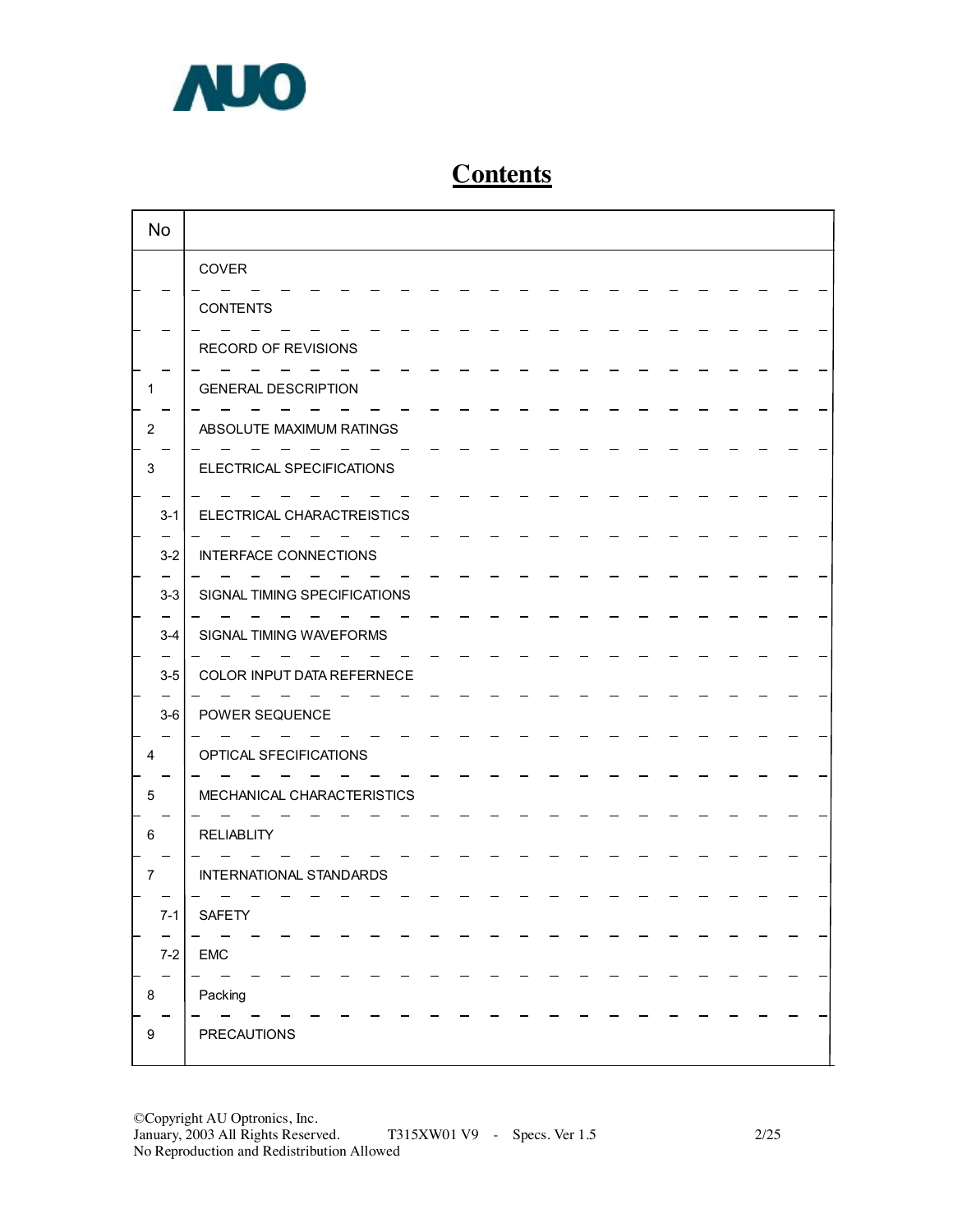

# **Record of Revision**

| <b>Version</b> | <b>Date</b> | N <sub>0</sub> | <b>Old Description</b>          | <b>New Description</b>          | <b>Remark</b> |
|----------------|-------------|----------------|---------------------------------|---------------------------------|---------------|
| 0.1            | 2005/8/2    | All            |                                 | All                             | First Issued  |
| 1.0            | 2005/10/12  | 6              | Electrical Characteristics: TBD | Electrical Characteristics:     | Updated       |
|                |             | 9              | Inverter specs: TBD             | Inverter specs :                | Updated       |
|                |             | 18,19          |                                 | Front and rear drawing          | Add           |
|                |             | 20             | Shock: $50G/11ms$               | Shock: $100G/2ms$               | Updated       |
| 1.1            | 2005/10/17  | 16             | Response time : max 20ms        | Response time : max ---         | Updated       |
| 1.2            | 2005/11/30  | 14             | $t3$ min : 800ms                | t3 min : 700 or $(200)*1$ ms    | Updated       |
| 1.3            | 2005/12/2   | 14             | $t2$ min:50ms, max:100ms        | t2 min:20ms, max:50ms           | Updated       |
|                |             | 15             | Inverter timing                 | Inverter timing                 | Updated       |
| 1.4            | 2005/12/23  | 16             | Luminance Variation 9pnt < 1.4  | Luminance Variation $5pt < 1.3$ | Updated       |
| 1.5            | 2006/2/28   | 11             | Timing Table                    | Add recommend maximum rating    | Updated       |
|                |             |                |                                 |                                 |               |
|                |             |                |                                 |                                 |               |
|                |             |                |                                 |                                 |               |
|                |             |                |                                 |                                 |               |
|                |             |                |                                 |                                 |               |
|                |             |                |                                 |                                 |               |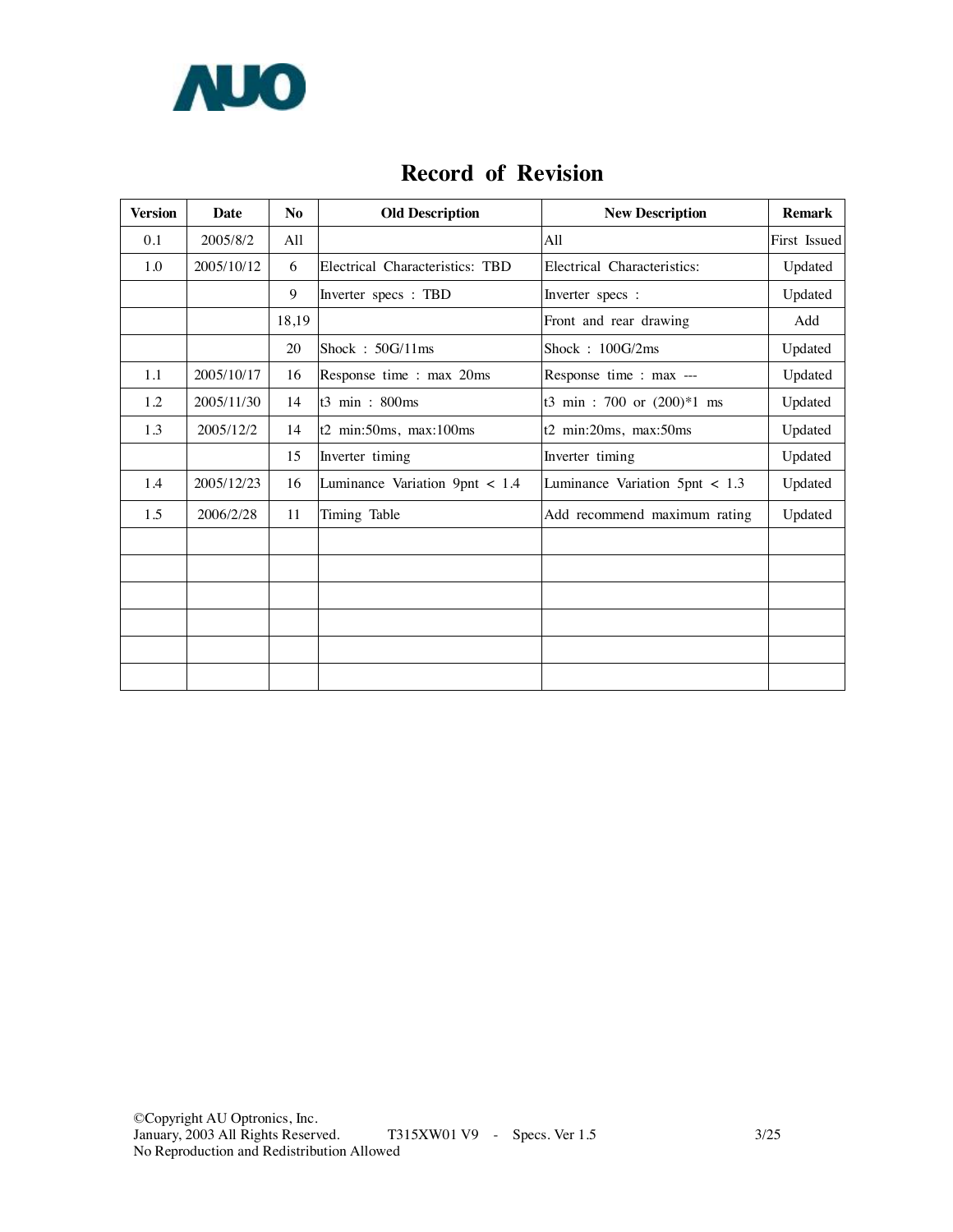

# **1. General Description**

This specification applies to the 31.51 inch Color TFT-LCD Module T315XW01 V9. This LCD module has a TFT active matrix type liquid crystal panel 1366x768 pixels, and diagonal size of 31.51 inch. This module supports 1366x768 XGA-WIDE mode (Non-interlace). Each pixel is divided into Red, Green and Blue sub-pixels or dots which are arranged in vertical stripes. Gray scale or the brightness of the sub-pixel color is determined with a 8-bit gray scale signal for each dot.

The T315XW01 V9 has been designed to apply the 8-bit 1 channel LVDS interface method. It is intended to support displays where high brightness, wide viewing angle, high color saturation, and high color depth are very important.

| <b>Items</b>             | Specification                 | Unit          | <b>Note</b>   |
|--------------------------|-------------------------------|---------------|---------------|
| Active Screen Size       | <b>31.51 inches</b>           |               |               |
| <b>Display Area</b>      | 697.68 (H) x 392.26(V)        | mm            |               |
| <b>Outline Dimension</b> | $760.0(H)$ x 450.0(V) x 47(D) | mm            | With inverter |
| <b>Driver Element</b>    | a-Si TFT active matrix        |               |               |
| <b>Display Colors</b>    | 16.7M                         | <b>Colors</b> |               |
| Number of Pixels         | 1366 x 768                    | <b>Pixel</b>  |               |
| <b>Pixel Pitch</b>       | 0.51075                       | mm            |               |
| <b>Pixel Arrangement</b> | <b>RGB</b> vertical stripe    |               |               |
| <b>Display Mode</b>      | <b>Normally Black</b>         |               |               |
| Surface Treatment        | $AG$ , $3H$                   |               |               |

## **\* General Information**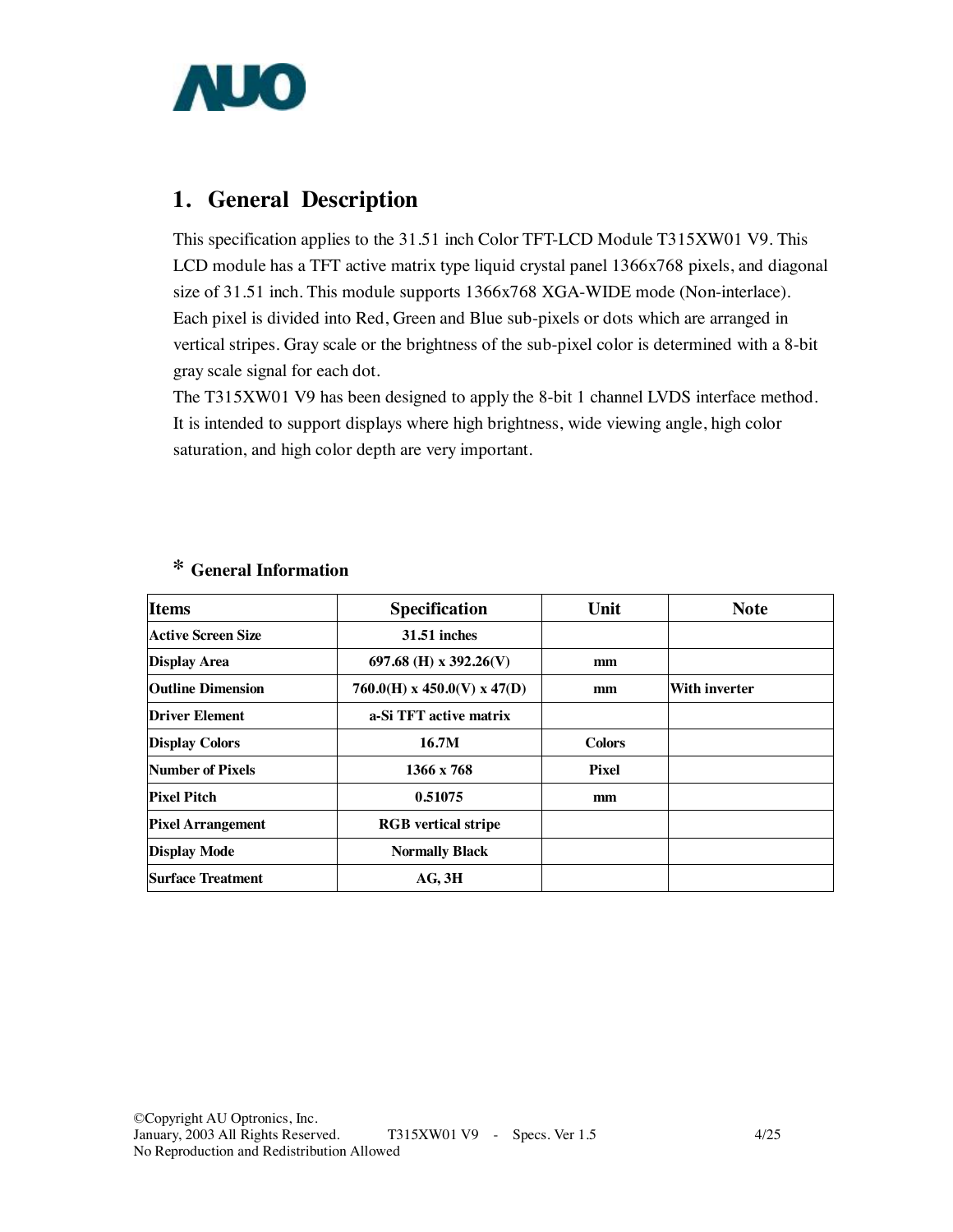

# **2. Absolute Maximum Ratings**

The following are maximum values which, if exceeded, may cause permanent damage to the unit.

| <b>Item</b>                           | <b>Symbol</b> | Min      | <b>Max</b> | Unit                      | <b>Conditions</b> |
|---------------------------------------|---------------|----------|------------|---------------------------|-------------------|
| LCD Drive Voltage                     | Vcc           | $-0.3$   | 14.0       | [Volt]                    | Note 1            |
| Input Voltage of Signal               | Vin           | $-0.3$   | 3.6        | [Vol <sub>t</sub> ]       | Note 1            |
| <b>BLU</b> Input Voltage              | <b>VDDB</b>   | $-0.3$   | 27         | [Volt]                    | Note 1            |
| <b>BLU Brightness Control Voltage</b> | <b>VBLON</b>  | $-0.3$   | 5.0        | [Volt]                    | Note 1            |
| <b>Operating Temperature</b>          | <b>TOP</b>    | $\theta$ | $+50$      | $\lceil{^{\circ}C}\rceil$ | Note 2            |
| <b>Operating Humidity</b>             | <b>HOP</b>    | 10       | 90         | [%RH]                     | Note 2            |
| <b>Storage Temperature</b>            | <b>TST</b>    | $-20$    | $+60$      | $\lceil{^{\circ}C}\rceil$ | Note 2            |
| Storage Humidity                      | <b>HST</b>    | 10       | 90         | [%RH]                     | Note 2            |

Note 1 : Duration = 50msec

Note 2 : Maximum Wet-Bulb should be 39℃ and No condensation.

Note 3 :The relative humidity must not exceed 90% non-condensing at temperatures of 40℃ or less. At temperatures greater than 40℃, the wet bulb temperature must not exceed 39℃.

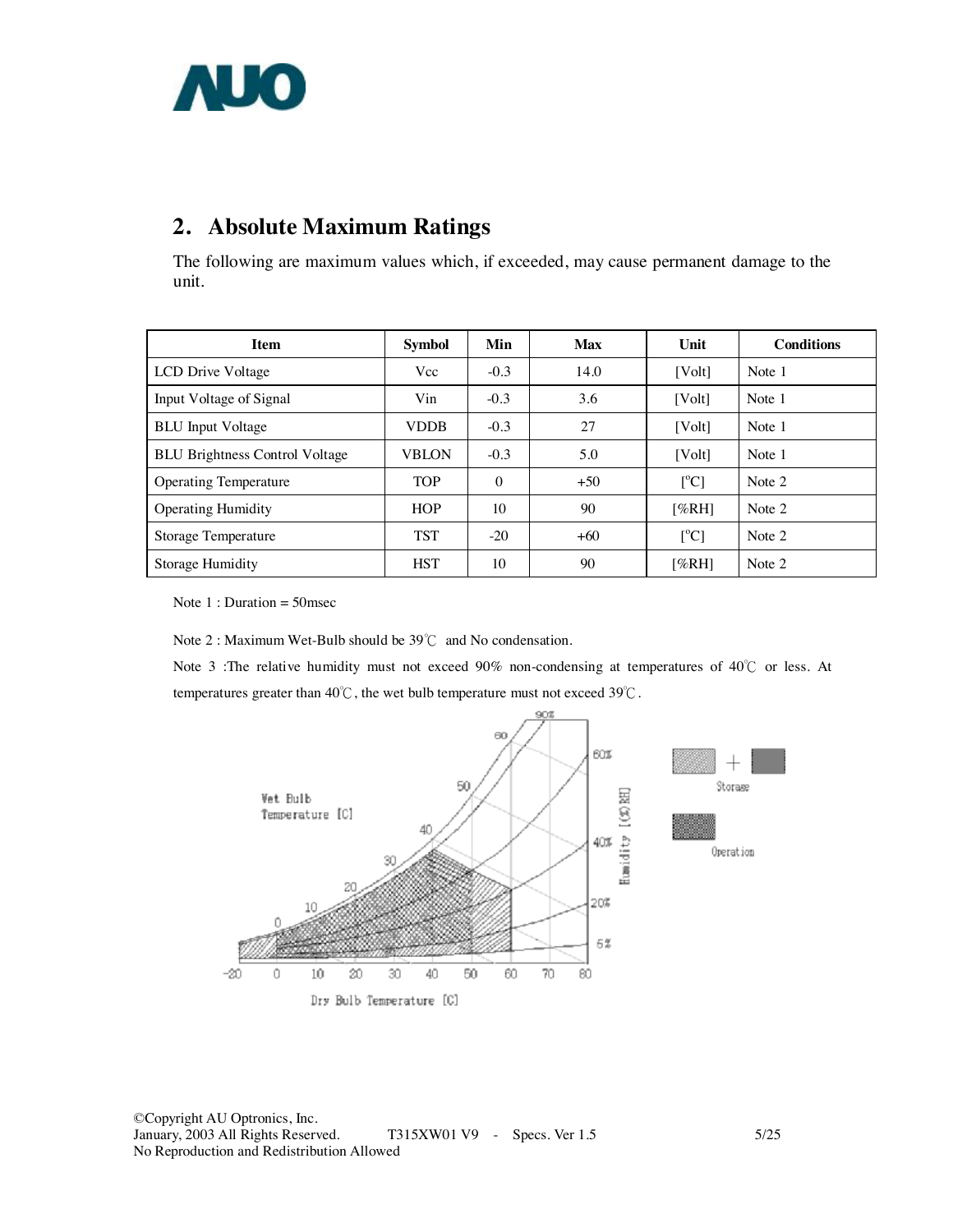

# **3. Electrical Specification**

The T315XW01 V9 requires two power inputs. One is employed to power the LCD electronics and to drive the TFT array and liquid crystal. The second input power for the BLU, is to power inverter..

### **3-1 Electrical Characteristics**

|                | <b>Parameter</b>            | <b>Symbol</b>  |          | <b>Values</b> |            | Unit  | <b>Notes</b>   |  |  |
|----------------|-----------------------------|----------------|----------|---------------|------------|-------|----------------|--|--|
|                |                             |                | Min      | <b>Typ</b>    | <b>Max</b> |       |                |  |  |
| LCD:           |                             |                |          |               |            |       |                |  |  |
|                | Power Supply Input Voltage  | Vcc            | 10.8     | 12            | 13.2       | Vdc   |                |  |  |
|                | Power Supply Input Current  | Icc            |          | 0.42          | 0.5        | A     | 1              |  |  |
|                | Power Consumption           | Pc             |          | 5.0           | 6.6        | Watt  | 1              |  |  |
| Inrush Current |                             | $I_{\rm RUSH}$ |          |               | 2.0        | Apeak | $\overline{2}$ |  |  |
| <b>LVDS</b>    | Differential Input High     | <b>VTH</b>     |          |               | $+100$     | mV    |                |  |  |
| Interface      | Threshold Voltage           |                |          |               |            |       | 3              |  |  |
|                | Differential Input Low      | <b>VTL</b>     | $-100$   |               |            | mV    |                |  |  |
|                | Threshold Voltage           |                |          |               |            |       | 3              |  |  |
|                | Common Input Voltage        | <b>VICM</b>    | 1.10     | 1.25          | 1.40       | V     |                |  |  |
| <b>CMOS</b>    | <b>Input High Threshold</b> | <b>VIH</b>     | 2.4      |               | 3.3        | Vdc   |                |  |  |
| Interface      | Voltage                     | (High)         |          |               |            |       |                |  |  |
|                | Input Low Threshold         | <b>VIL</b>     | $\theta$ |               | 0.7        | Vdc   |                |  |  |
|                | Voltage                     | (Low)          |          |               |            |       |                |  |  |
| Backlight      | Power                       | Pbl            | 79.8     | 84            | 88.2       | Watt  |                |  |  |
| Consumption    |                             |                |          |               |            |       |                |  |  |
| Life Time      |                             |                | 60,000   |               |            | Hours | $\overline{4}$ |  |  |

#### **Note :**

- **1.**  $\text{Vcc}=12.0\text{V}, f_v = 60\text{Hz}, \text{fCLK}=81.5\text{Mhz}, 25^{\circ}\text{C}, \text{Test pattern}: \text{white pattern}.$
- **2.** Duration =470 µ*s*
- 3.  $VICM = 1.2V$
- **4.** The performance of the Lamp in LCM, for example life time or brightness, is extremely influenced by the characteristics of the DC-AC Inverter. So all the parameters of an inverter should be carefully designed so as not to produce too much leakage current from high-voltage output of the inverter. When you design or order the inverter, please make sure unwanted lighting caused by the mismatch of the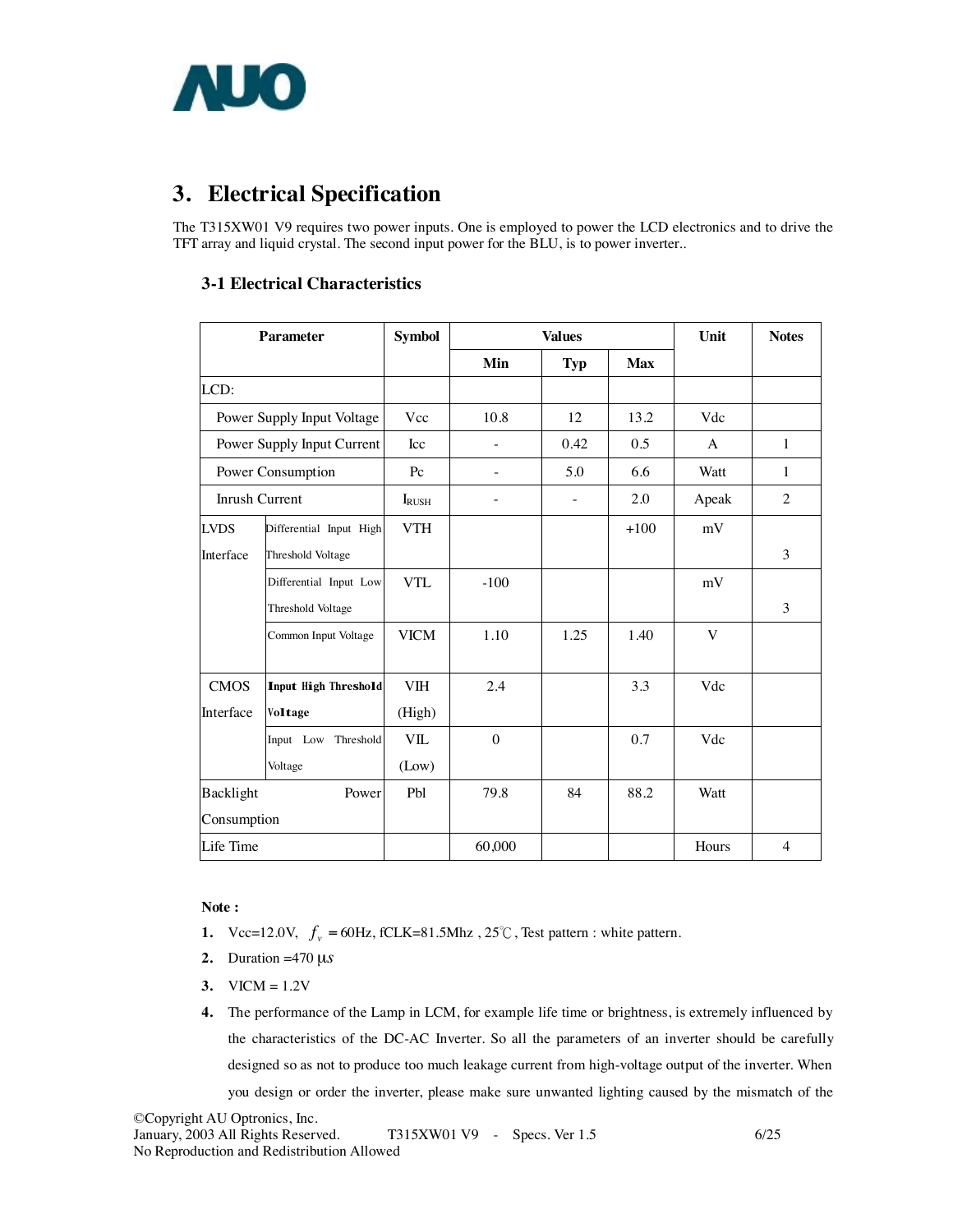

lamp and the inverter (no lighting, flicker, etc) never occurs. When you confirm it, the LCD Assembly should be operated in the same condition as installed in your instrument.

- **5.** Do not attach a conducting tape to lamp connecting wire. If the lamp wire attach to conducting tape, TFT-LCD Module have a low luminance and the inverter has abnormal action because leakage current occurs between lamp wire and conducting tape.
- **6.** The relative humidity must not exceed 80% non-condensing at temperatures of 40℃ or less. At temperatures greater than 40℃, the wet bulb temperature must not exceed 39℃. When operate at low temperatures, the brightness of CCFL will drop and the life time of CCFL will be reduced.



**Figure : LVDS Differential Voltage**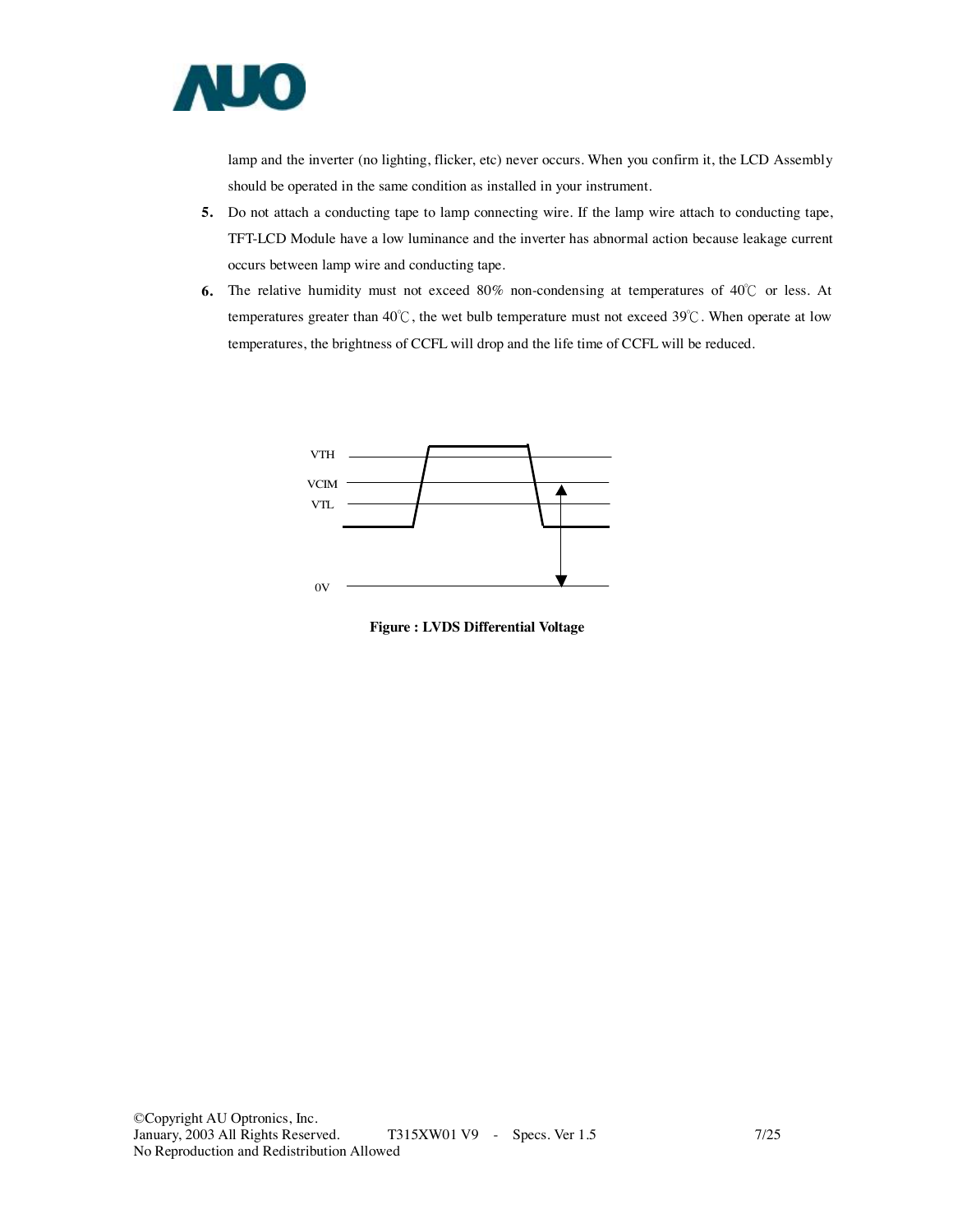

### **3-2 Interface Connections**

LCD Panel Driving Signal Connector Type and Pin Assignment are as follows:

#### Connector on Panel: **FI-X30SSL-HF** (Manufactured by JAE) or Equivalent

Mating connector: FI-30C2L (Manufactured by JAE) or Equivalent

| Pin No         | Symbol          | Description                              | Default           |
|----------------|-----------------|------------------------------------------|-------------------|
| 1              | <b>VCC</b>      | $+12V$ , DC, Regulated                   |                   |
| $\overline{2}$ | <b>VCC</b>      | +12V, DC, Regulated                      |                   |
| 3              | <b>VCC</b>      | +12V, DC, Regulated                      |                   |
| $\overline{4}$ | <b>VCC</b>      | +12V, DC, Regulated                      |                   |
| 5              | <b>GND</b>      | Ground and Signal Return                 |                   |
| 6              | <b>GND</b>      | Ground and Signal Return                 |                   |
| 7              | <b>GND</b>      | Ground and Signal Return                 |                   |
| 8              | <b>GND</b>      | Ground and Signal Return                 |                   |
| 9              | LVDS Option     | Low/Open for Normal (NS), High for JEIDA | NS mode           |
| 10             | Reserved        | Open or High                             | AUO internal test |
| 11             | <b>GND</b>      | Ground and Signal Return for LVDS        |                   |
| 12             | RXINO-          | LVDS Channel 0 negative                  |                   |
| 13             | $RXIN0+$        | LVDS Channel 0 positive                  |                   |
| 14             | <b>GND</b>      | Ground and Signal Return for LVDS        |                   |
| 15             | RXIN1-          | LVDS Channel 1 negative                  |                   |
| 16             | $RXIN1+$        | LVDS Channel 1 positive                  |                   |
| 17             | <b>GND</b>      | Ground and Signal Return for LVDS        |                   |
| 18             | RXIN2-          | LVDS Channel 2 negative                  |                   |
| 19             | $RXIN2+$        | LVDS Channel 2 positive                  |                   |
| 20             | <b>GND</b>      | Ground and Signal Return for LVDS        |                   |
| 21             | <b>RXCLKIN-</b> | LVDS Clock negative                      |                   |
| 22             | RXCLKIN+        | LVDS Clock positive                      |                   |
| 23             | <b>GND</b>      | Ground and Signal Return for LVDS        |                   |
| 24             | RXIN3-          | LVDS Channel 3 negative                  |                   |
| 25             | $RXIN3+$        | LVDS Channel 3 positive                  |                   |
| 26             | <b>GND</b>      | Ground and Signal Return for LVDS        |                   |
| 27             | Reserved        | Open or High                             | AUO internal test |
| 28             | Reserved        | Open or High                             | AUO internal test |
| 29             | <b>GND</b>      | Ground and Signal Return                 |                   |
| 30             | <b>GND</b>      | Ground and Signal Return                 |                   |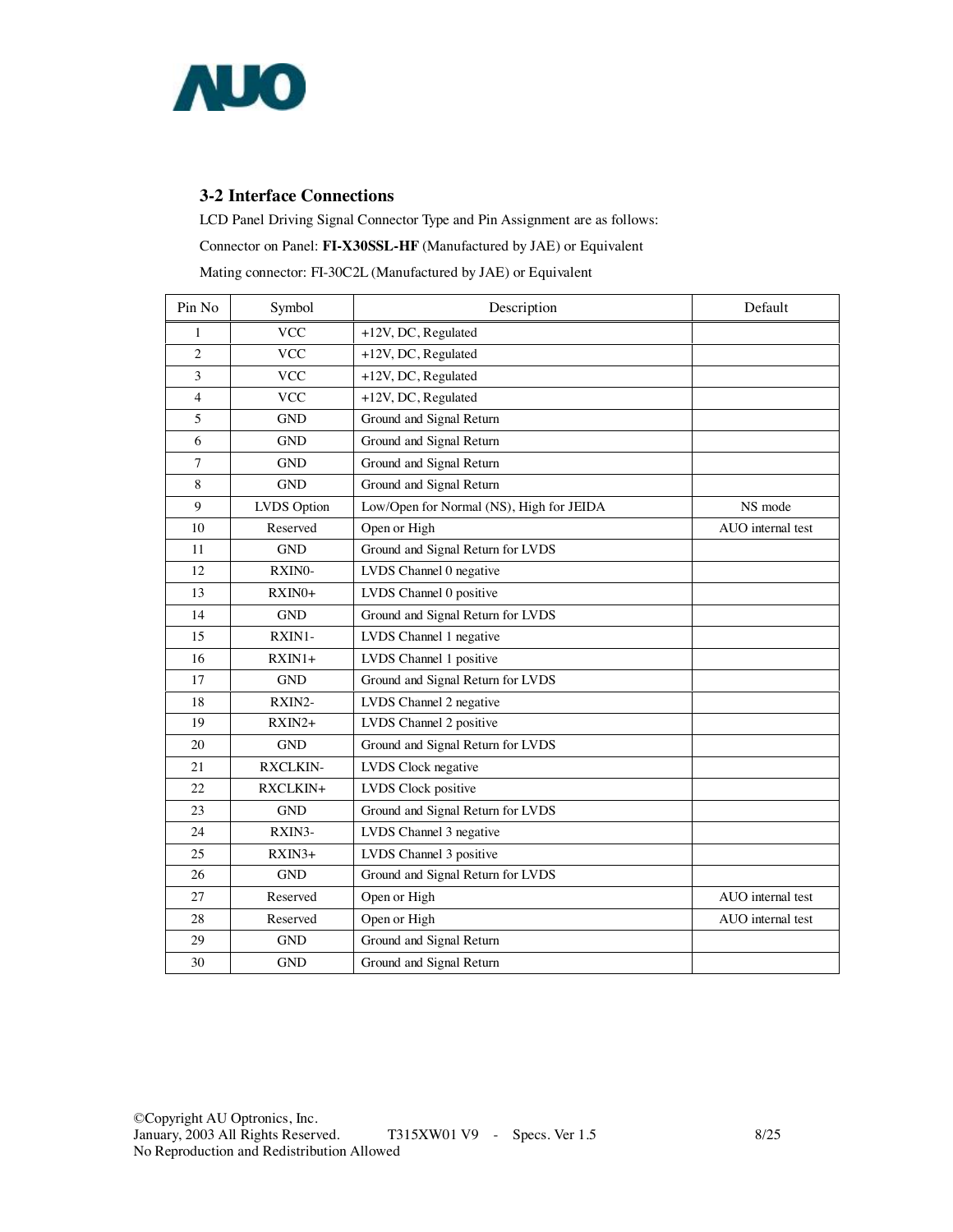

### **LVDS Option = High**



**LVDS Option = Low or Open** 

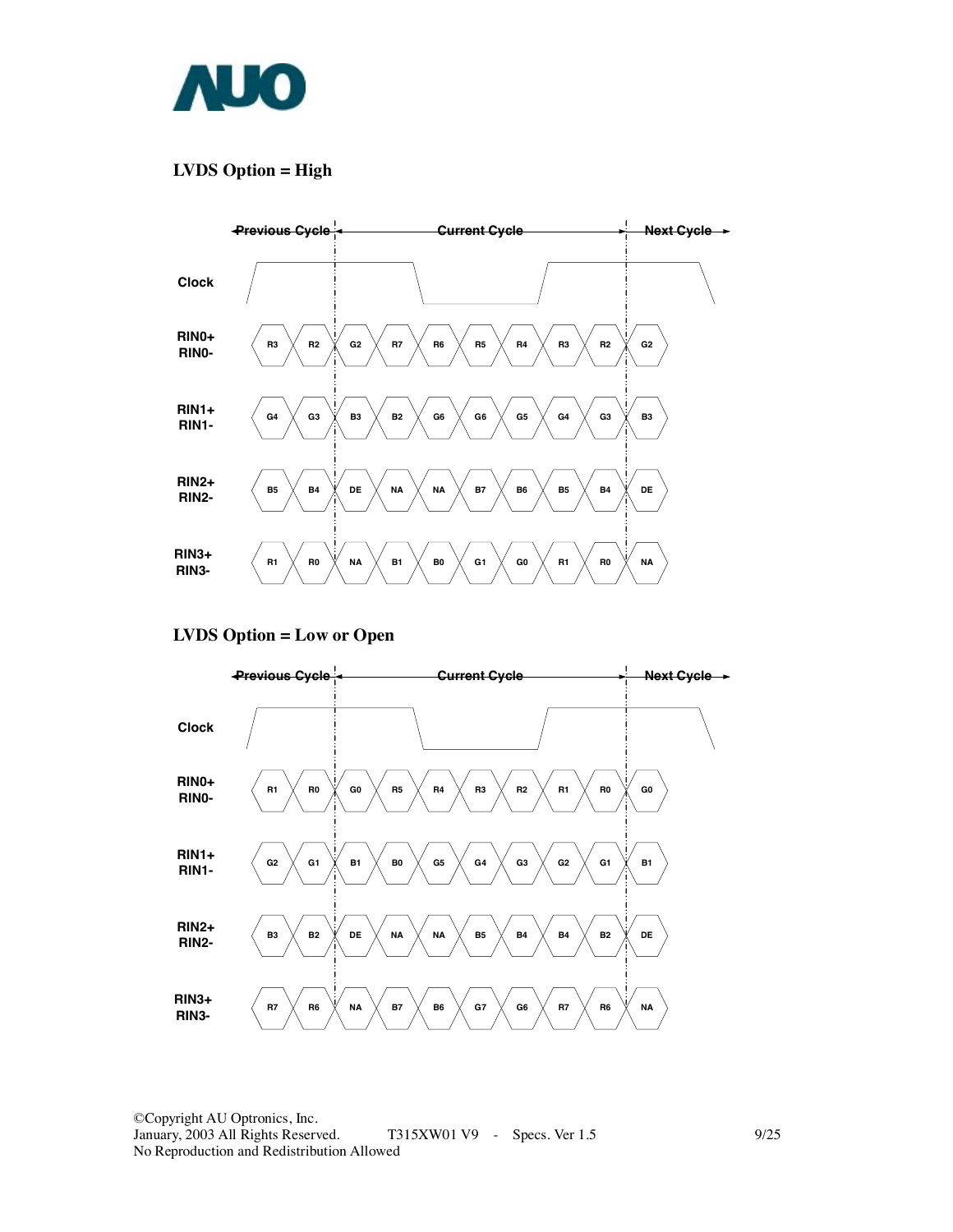

### **BACKLIGHT CONNECTOR PIN CONFIGURATION -**

#### 1.**Electrical specification**

| Item                                | Symbol         |            | Condition  |       | Spec    |       | Unit       | Note |
|-------------------------------------|----------------|------------|------------|-------|---------|-------|------------|------|
|                                     |                |            |            | Min   | Typ     | Max   |            |      |
| Input Voltage                       | <b>VDDB</b>    |            |            | 22.8  | 24.0    | 26.4  | <b>VDC</b> |      |
| <b>Input Current</b>                | <b>IDDB</b>    |            | $VDDB=24V$ | 3.3   | 3.5     | 3.7   | <b>ADC</b> | 1    |
| <b>Input Power</b>                  | <b>PDDB</b>    |            | $VDDB=24V$ | 79.8  | 84      | 88    | W          | 1    |
| <b>Inrush Current</b>               | <b>IRUSH</b>   |            | $VDDB=24V$ | ---   | $- - -$ | (6.0) | ADC.       | 2    |
| <b>Output Frequency</b>             | <b>FBL</b>     |            | $VDDB=24V$ | 64.0  | 66.0    | 68.0  | <b>KHz</b> |      |
| On/Off Control Voltage              | <b>VBLON</b>   | <b>ON</b>  | $VDDB=24V$ | 2.0   | $---$   | 3.3   | <b>VDC</b> |      |
|                                     |                | <b>OFF</b> | $VDDB=24V$ | 0.0   | $---$   | 0.8   |            |      |
| On/Off Control Current              | <b>I VBLON</b> |            | $VDDB=24V$ | 0.0   | ---     | 1.5   | mADC       |      |
| Dimming Control Voltage             | <b>VDIM</b>    | <b>MAX</b> | $VDDB=24V$ | $---$ | 3       | $---$ | <b>VDC</b> |      |
|                                     |                | <b>MIN</b> | $VDDB=24V$ | $---$ | 0.0     | $---$ |            |      |
| Dimming Control Current             | I VDIM         | <b>MIN</b> | $VDDB=24V$ | $---$ | $---$   | 1.5   | mADC       |      |
| External PWM Control Voltage        | <b>PDIM</b>    | <b>MAX</b> |            | 2.0   | $---$   | 3.3   | <b>VDC</b> |      |
|                                     |                | <b>MIN</b> | $---$      | 0.0   | $-- -$  | 0.8   |            |      |
| <b>External PWM Control Current</b> | I PDIM         |            |            | ---   | $---$   | 1.5   | mADC       |      |
| External PWM Duty Ratio             | D PDIM         |            |            | 20    | $---$   | 100   | $\%$       |      |
| <b>External PWM Frequency</b>       | F PDIM         |            | ---        | 120   | 180.0   | 300   | Hz         |      |

Note 1 : VDIM/Open = 1.6V; PDIM = Open/High; (Ta=25±5℃, Turn on for 45minutes)

Note 2 : Duration = 20 ms;

#### 2.**Input specification**

CN1: JST JST PHR-14

| Pin No | Symbol       | Description                                            |
|--------|--------------|--------------------------------------------------------|
| 1      | <b>VDDB</b>  | Operating Voltage Supply, +24V DC regulated            |
| 2      | <b>VDDB</b>  | Operating Voltage Supply, +24V DC regulated            |
| 3      | <b>VDDB</b>  | Operating Voltage Supply, +24V DC regulated            |
| 4      | <b>VDDB</b>  | Operating Voltage Supply, +24V DC regulated            |
| 5      | <b>VDDB</b>  | Operating Voltage Supply, +24V DC regulated            |
| 6      | <b>BLGND</b> | Ground and Current Return                              |
| $\tau$ | <b>BLGND</b> | Ground and Current Return                              |
| 8      | <b>BLGND</b> | Ground and Current Return                              |
| 9      | <b>BLGND</b> | Ground and Current Return                              |
| 10     | <b>BLGND</b> | Ground and Current Return                              |
| 11     | <b>VDIM</b>  | GND: 80%; Open/1.6V: 100%; High (3.3V) 120%, Luminance |
| 12     | <b>VBLON</b> | BL On-Off: Open/High (3.3V) for BL On as default       |
| 13     | <b>PDIM</b>  | External PWM/Analog Dimming Control input;             |
|        |              | Open/High (3.3V, 100% Duty) for 100%                   |
| 14     | <b>PDIM</b>  | GND: External PWM dimming in Pin13;                    |
|        | Selection    | Open/High: Analog dimming in Pin13.                    |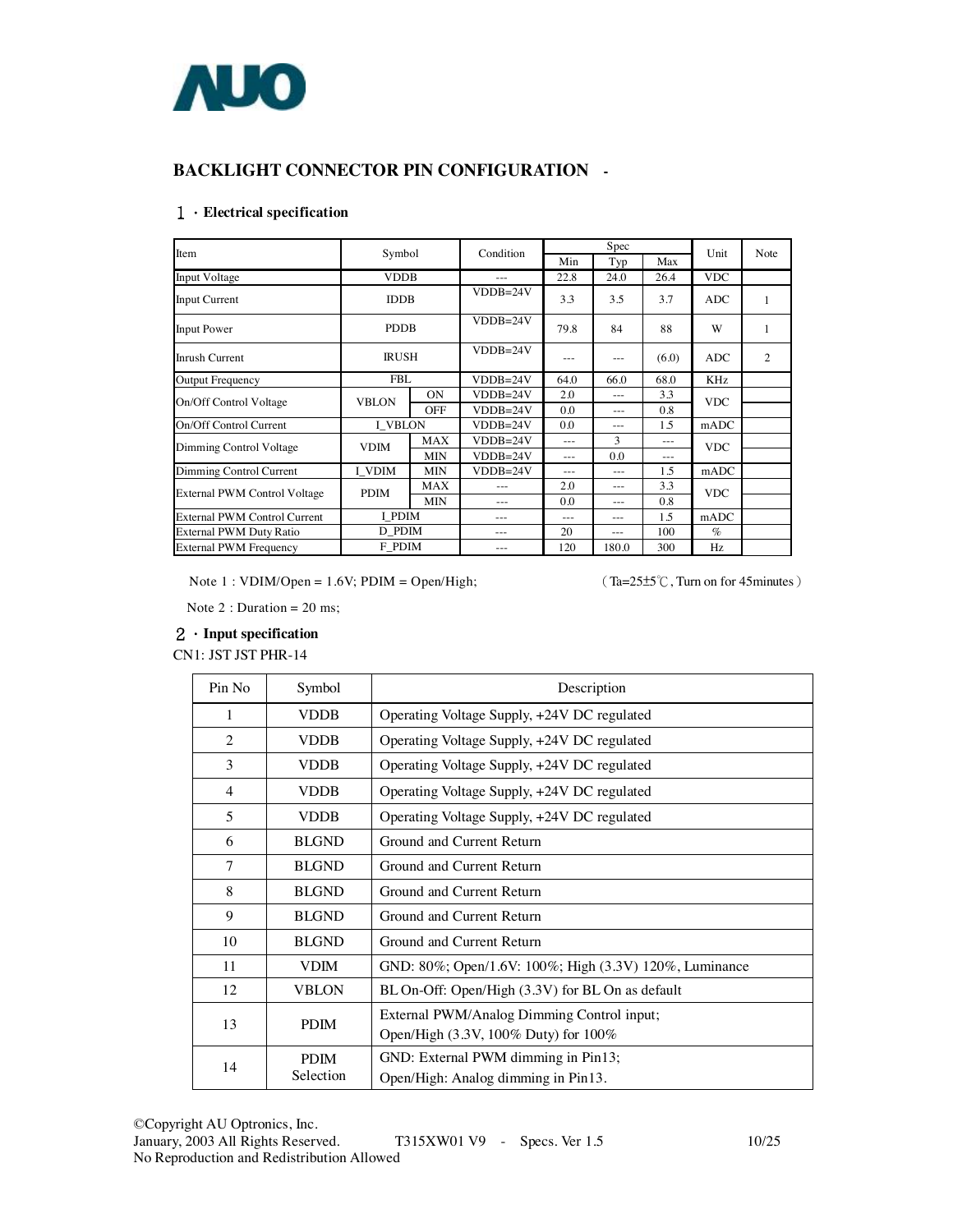

### **3-3 Signal Timing Specifications**

This is the signal timing required at the input of the User connector. All of the interface signal timing should be satisfied with the following specifications for it's proper operation.

|                        |             |                                |       | <b>Function ok</b> |      | <b>Recommend for Waterfall</b> |               |            |
|------------------------|-------------|--------------------------------|-------|--------------------|------|--------------------------------|---------------|------------|
| Signal                 | <b>Item</b> | Symbol                         | Min   | <b>Type</b>        | Max  | 50Hz                           | 60Hz          | Unit       |
|                        | Period      | Tv                             | 784   |                    | 1015 | 789~822                        | 789~822       | Th         |
| Vertical               | Active      | $\overline{\text{T}}$ disp (v) |       | 768                |      | 768                            | Th            |            |
| <b>Section</b>         | Blanking    | Tblk(v)                        | 16    |                    | 247  | $21 - 54$                      | $21 - 54$     | Th         |
|                        | Period      | Th                             | 1414  |                    | 2000 | 1414~1722                      | 1414~1722     | Telk       |
| Horizontal             | Active      | Tdisp(h)                       |       | 1366               |      | 1366                           | Telk          |            |
| Section                | Blanking    | Tblk (h)                       | 48    |                    | 634  | $48 - 356$                     | $48 \sim 356$ | Telk       |
| Clock                  | Period      | <b>CLK</b>                     |       |                    |      |                                | 18.18         | ns         |
|                        | Frequency   | Freq                           | 55    |                    | 88   | $55 - 88$                      | $55 - 88$     | MHz.       |
| Vertical<br>Frequency  | Frequency   | Vs                             | 44    |                    | 66   | $48 - 52$                      | $58 - 62$     | Hz         |
| Horizntal<br>Frequency | Frequency   | Hs                             | 39.45 |                    | 53   | $39.45 - 41.1$                 | 47.34~49.32   | <b>KHz</b> |

Timing Table (DE only Mode)

1.) Display position is specific by the rise of DE signal only.

Horizontal display position is specified by the falling edge of  $1<sup>st</sup> DCLK$  right after the rise of ENAB, is displayed on the left edge of the screen.

Vertical display position is specified by the rise of DE after a "Low" level period equivalent to eight times of horizontal period. The  $1<sup>st</sup>$  data corresponding to one horizontal line after the rise the of ENAB is displayed at the top line of screen.

3.) If a period of DEB "High" is less than 1366 DCLK or less than 768 lines, the rest of the screen displays black.

4.) The display position does not fit to the screen if a period of DE "High" and the effective data period do not synchronize with each other.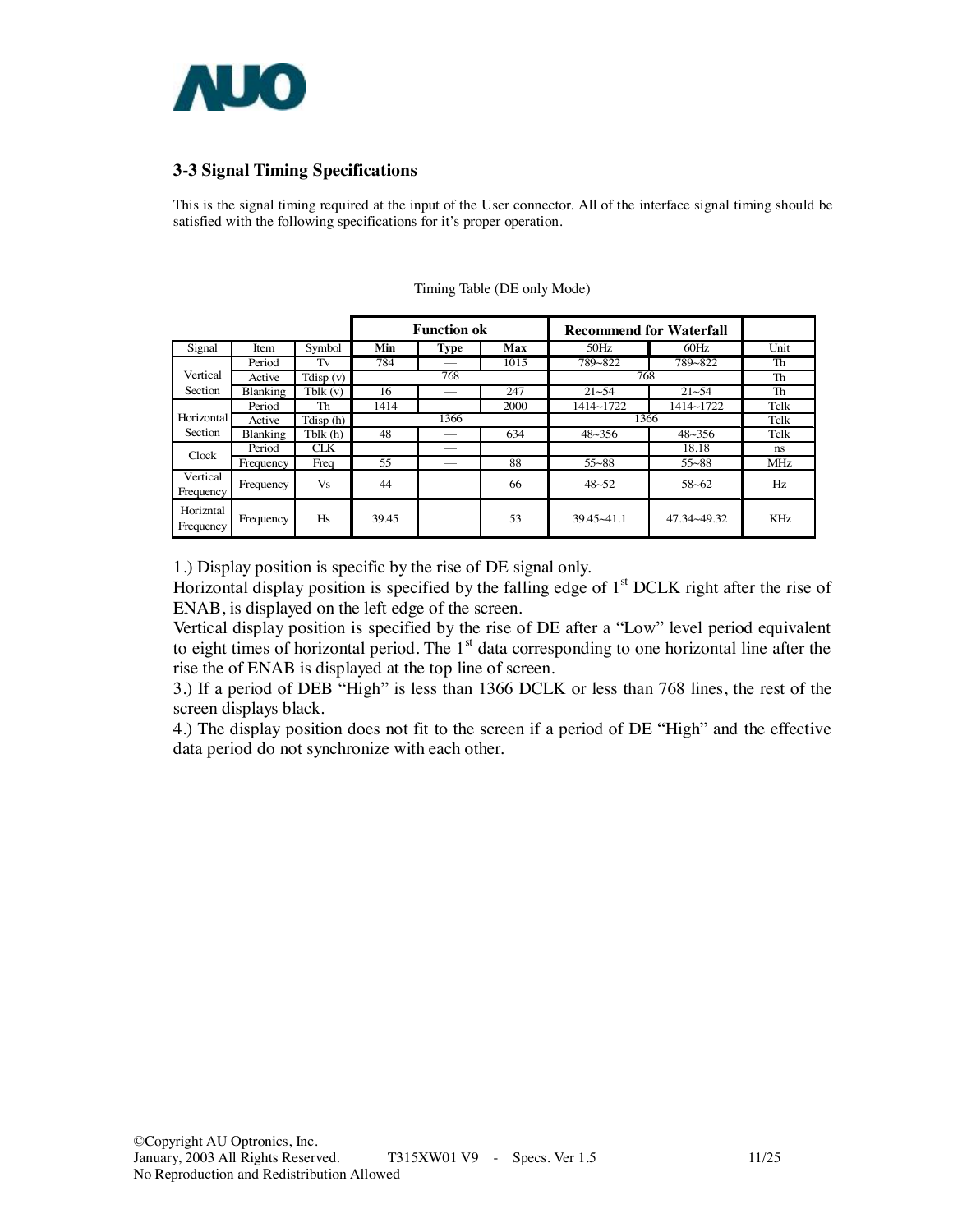

### **3-4 Signal Timing Waveforms**



©Copyright AU Optronics, Inc. T315XW01 V9 - Specs. Ver 1.5 12/25 No Reproduction and Redistribution Allowed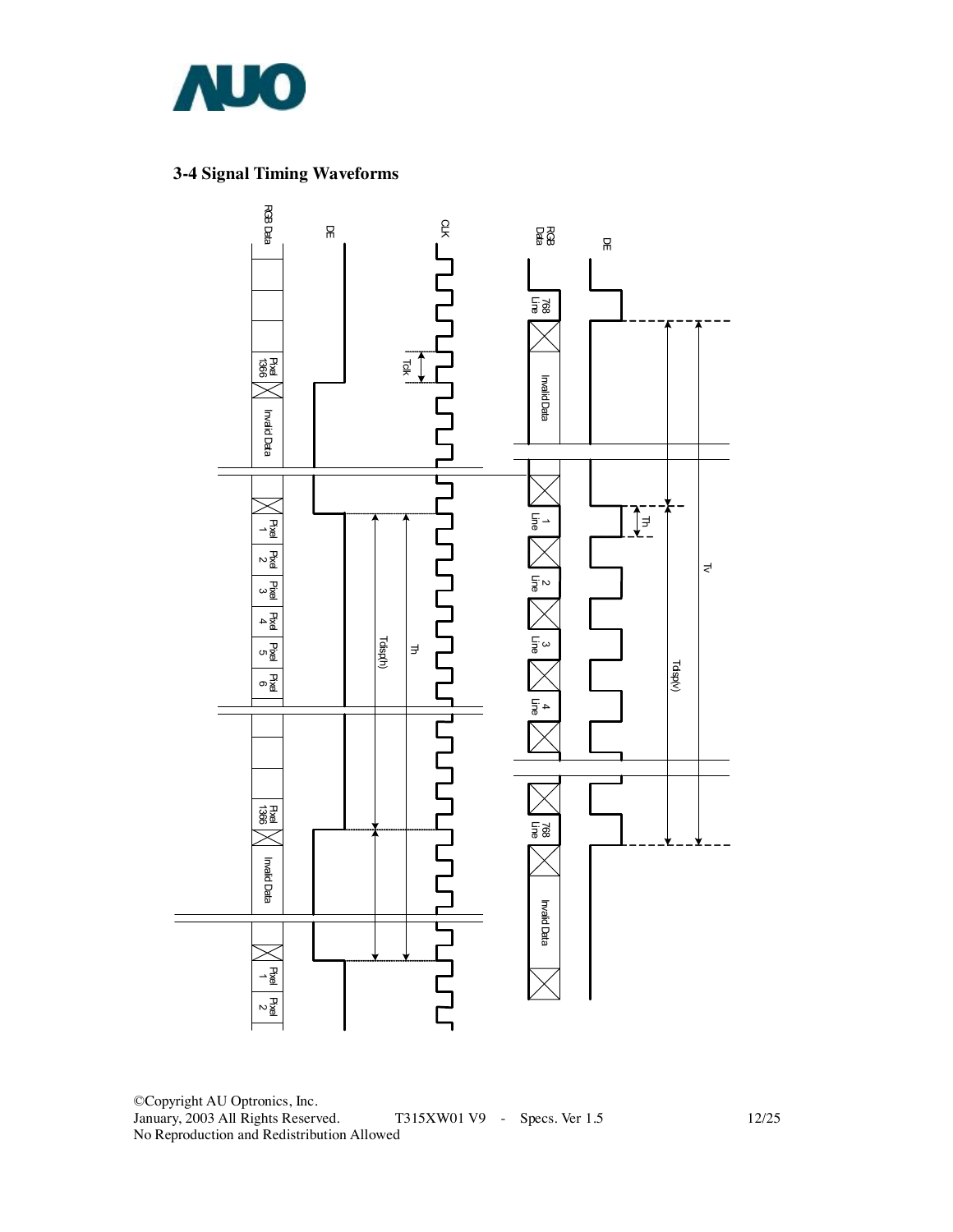

### **3-5 Color Input Data Reference**

The brightness of each primary color (red, green and blue) is based on the 8 bit gray scale data input for the color; the higher the binary input, the brighter the color. The table below provides a reference for color versus data input.

|              |                   |              |                  |                  |                     |                                              |                  |                        |                  |                   |                  |                  | Input Color Data      |                       |                  |                  |                  |                       |                   |                       |                       |                  |                     |                  |                  |
|--------------|-------------------|--------------|------------------|------------------|---------------------|----------------------------------------------|------------------|------------------------|------------------|-------------------|------------------|------------------|-----------------------|-----------------------|------------------|------------------|------------------|-----------------------|-------------------|-----------------------|-----------------------|------------------|---------------------|------------------|------------------|
| Color        |                   |              |                  |                  | <b>RED</b>          |                                              |                  |                        |                  |                   |                  |                  | <b>GREEN</b>          |                       |                  |                  |                  |                       |                   |                       |                       | <b>BLUE</b>      |                     |                  |                  |
|              |                   | <b>MSB</b>   |                  |                  |                     |                                              |                  |                        | <b>LSB MSB</b>   |                   |                  |                  |                       |                       |                  |                  |                  | <b>LSB MSB</b>        |                   |                       |                       |                  |                     |                  | <b>LSB</b>       |
|              |                   | R7           | R <sub>6</sub>   | R <sub>5</sub>   |                     | R <sub>4</sub> R <sub>3</sub> R <sub>2</sub> |                  | R1                     | R <sub>0</sub>   | G7                | G6               | G <sub>5</sub>   | G4 G3                 |                       | G2               | $G1$ $G0$        |                  | B7                    | <b>B6</b>         | <b>B5</b> B4          |                       | B <sub>3</sub>   | $B2$ $B1$           |                  | B <sub>0</sub>   |
|              | Black             | $\mathbf{0}$ | $\boldsymbol{0}$ | $\boldsymbol{0}$ | $\mathbf{0}$        | $\boldsymbol{0}$                             | $\boldsymbol{0}$ | $\mathbf{0}$           | $\boldsymbol{0}$ | $\boldsymbol{0}$  | $\mathbf{0}$     | $\boldsymbol{0}$ | $\boldsymbol{0}$      | $\boldsymbol{0}$      | $\mathbf{0}$     | $\boldsymbol{0}$ | $\boldsymbol{0}$ | $\boldsymbol{0}$      | $\boldsymbol{0}$  | $\boldsymbol{0}$      | $\boldsymbol{0}$      | $\boldsymbol{0}$ | $\mathbf{0}$        | $\boldsymbol{0}$ | $\boldsymbol{0}$ |
|              | Red(255)          | 1            | $\mathbf{1}$     | 1                | $\mathbf{1}$        | $\mathbf{1}$                                 | $\mathbf{1}$     | $\mathbf{1}$           | $\mathbf{1}$     | $\boldsymbol{0}$  | $\boldsymbol{0}$ | $\boldsymbol{0}$ | $\boldsymbol{0}$      | $\theta$              | $\boldsymbol{0}$ | $\boldsymbol{0}$ | $\boldsymbol{0}$ | $\boldsymbol{0}$      | $\boldsymbol{0}$  | $\boldsymbol{0}$      | $\boldsymbol{0}$      | $\Omega$         | $\boldsymbol{0}$    | $\boldsymbol{0}$ | $\boldsymbol{0}$ |
|              | Green(255)        | $\theta$     | $\theta$         | $\Omega$         | $\mathbf{0}$<br>÷   | $\boldsymbol{0}$                             | $\boldsymbol{0}$ | Ţ<br>$\boldsymbol{0}$  | $\boldsymbol{0}$ | j<br>1            | $\mathbf{1}$     | $\mathbf{1}$     | $\mathbf{1}$          | ÷.<br>$\mathbf{1}$    | $\mathbf{1}$     | 1<br>j           | $\mathbf{1}$     | t<br>$\boldsymbol{0}$ | $\boldsymbol{0}$  | $\boldsymbol{0}$      | ł<br>$\theta$         | $\Omega$         | $0$ :               | $\theta$         | $\Omega$         |
| Basic        | Blue(255)         | $\mathbf{0}$ | $\mathbf{0}$     | $\boldsymbol{0}$ | $\boldsymbol{0}$    | $\mathbf{0}$                                 | $\overline{0}$   | $\boldsymbol{0}$       | $\boldsymbol{0}$ | $\boldsymbol{0}$  | $\boldsymbol{0}$ | $\boldsymbol{0}$ | $\boldsymbol{0}$      | $\overline{0}$        | $\boldsymbol{0}$ | $\boldsymbol{0}$ | $\boldsymbol{0}$ | $\mathbf{1}$          | $\mathbf{1}$      | 1                     | $\mathbf{1}$          | 1                | 1                   | 1                | $\mathbf{1}$     |
| Color        | Cyan              | $\theta$     | $\Omega$         | $\Omega$         | $\overline{0}$      | $\boldsymbol{0}$                             | $\mathbf{0}$     | $\theta$               | $\Omega$         | 1                 | $\mathbf{1}$     | 1                | $\mathbf{1}$          | 1                     | $\mathbf{1}$     | 1                | $\mathbf{1}$     | 1<br>÷                | $\mathbf{1}$      | $\mathbf{1}$          | 1                     | 1                | $\mathbf{1}$        | 1                | 1                |
|              | Magenta           | $\mathbf{1}$ | $\mathbf{1}$     | $\mathbf{1}$     | $\mathbf{1}$        | 1                                            | $\mathbf{1}$     | $\mathbf{1}$           | $\mathbf{1}$     | $\boldsymbol{0}$  | $\boldsymbol{0}$ | $\mathbf{0}$     | $\boldsymbol{0}$      | $\mathbf{0}$          | $\boldsymbol{0}$ | $\boldsymbol{0}$ | $\boldsymbol{0}$ | 1                     | $\mathbf{1}$      | 1                     | 1                     | 1                | 1                   | 1                | $\mathbf{1}$     |
|              | Yellow            | $\mathbf{1}$ | $\mathbf{1}$     | $\mathbf{1}$     | $\mathbf{1}$        | Î<br>$\mathbf{1}$                            | $\mathbf{1}$     | j<br>$\mathbf{1}$<br>j | $\mathbf{1}$     | $\mathbf{1}$      | $\mathbf{1}$     | 1                | 1<br>Ī                | $\mathbf{1}$          | $\mathbf{1}$     | $\mathbf{1}$     | $\mathbf{1}$     | Ī<br>$\boldsymbol{0}$ | $\boldsymbol{0}$  | $\boldsymbol{0}$      | ł<br>$\boldsymbol{0}$ | $\mathbf{0}$     | $\boldsymbol{0}$    | $\boldsymbol{0}$ | $\theta$         |
|              | White             | $\mathbf{1}$ | $\mathbf{1}$     | $\mathbf{1}$     | $\mathbf{1}$        | $\mathbf{1}$                                 | $\mathbf{1}$     | $\mathbf{1}$           | $\mathbf{1}$     | $\mathbf{1}$<br>J | $\mathbf{1}$     | 1                | $\mathbf{1}$          | 1                     | $\mathbf{1}$     | $\mathbf{1}$     | $\mathbf{1}$     | $\mathbf{1}$          | $\mathbf{1}$      | $\mathbf{1}$          | $\mathbf{1}$          | $\mathbf{1}$     | $\mathbf{1}$        | $\mathbf{1}$     | $\mathbf{1}$     |
|              | <b>RED(000)</b>   | $\mathbf{0}$ | $\boldsymbol{0}$ | $\boldsymbol{0}$ | $\overline{0}$      | $\mathbf{0}$                                 | $\boldsymbol{0}$ | $\mathbf{0}$           | $\boldsymbol{0}$ | $\boldsymbol{0}$  | $\mathbf{0}$     | $\boldsymbol{0}$ | $\mathbf{0}$          | $\mathbf{0}$          | $\boldsymbol{0}$ | $\mathbf{0}$     | $\boldsymbol{0}$ | $\mathbf{0}$          | $\boldsymbol{0}$  | $\mathbf{0}$          | $\boldsymbol{0}$      | $\boldsymbol{0}$ | $\mathbf{0}$        | $\boldsymbol{0}$ | $\boldsymbol{0}$ |
|              | <b>RED(001)</b>   | $\Omega$     | $\mathbf{0}$     | $\theta$         | $\theta$            | $\theta$                                     | $\boldsymbol{0}$ | $\theta$               | $\mathbf{1}$     | $\theta$          | $\theta$         | $\theta$         | $\boldsymbol{0}$      | $\theta$              | $\theta$         | $\theta$         | $\mathbf{0}$     | $\theta$              | $\theta$          | $\Omega$              | $\mathbf{0}$          | $\theta$         | $\Omega$            | $\theta$         | $\mathbf{0}$     |
| <b>RED</b>   | ----              |              |                  |                  |                     |                                              |                  |                        |                  |                   |                  |                  |                       |                       |                  |                  |                  |                       |                   |                       |                       |                  |                     |                  |                  |
|              | RED(254)          | $\mathbf{1}$ | $\mathbf{1}$     | $\mathbf{1}$     | $\mathbf{1}$        | 1                                            | $\mathbf{1}$     | 1                      | $\boldsymbol{0}$ | $\boldsymbol{0}$  | $\boldsymbol{0}$ | $\boldsymbol{0}$ | $\mathbf{0}$          | $\overline{0}$        | $\mathbf{0}$     | $\boldsymbol{0}$ | $\boldsymbol{0}$ | $\boldsymbol{0}$      | $\mathbf{0}$      | $\boldsymbol{0}$      | $\boldsymbol{0}$      | $\boldsymbol{0}$ | $\mathbf{0}$        | $\boldsymbol{0}$ | $\boldsymbol{0}$ |
|              | RED(255)          | $\mathbf{1}$ | 1                | 1                | $\mathbf{1}$        | $\mathbf{1}$                                 | $\mathbf{1}$     | 1                      | $\mathbf{1}$     | $\theta$          | $\mathbf{0}$     | $\theta$         | $\mathbf{0}$          | $\theta$              | $\mathbf{0}$     | $\theta$         | $\theta$         | $\theta$              | $\boldsymbol{0}$  | $\theta$              | $\theta$              | $\theta$         | $\Omega$            | $\theta$         | $\mathbf{0}$     |
|              | <b>GREEN(000)</b> | $\mathbf{0}$ | $\boldsymbol{0}$ | $\boldsymbol{0}$ | Ī<br>$\overline{0}$ | $\boldsymbol{0}$                             | $\boldsymbol{0}$ | Ī<br>$\boldsymbol{0}$  | $\boldsymbol{0}$ | $\boldsymbol{0}$  | $\boldsymbol{0}$ | $\boldsymbol{0}$ | j<br>$\boldsymbol{0}$ | $\boldsymbol{0}$      | $\boldsymbol{0}$ | $\boldsymbol{0}$ | $\boldsymbol{0}$ | j<br>$\boldsymbol{0}$ | $\boldsymbol{0}$  | ĵ<br>$\boldsymbol{0}$ | $\boldsymbol{0}$      | $\boldsymbol{0}$ | $\overline{0}$<br>š | $\boldsymbol{0}$ | $\boldsymbol{0}$ |
|              | <b>GREEN(001)</b> | $\theta$     | $\Omega$         | $\theta$         | $\theta$            | $\theta$                                     | $\theta$         | $\theta$               | $\theta$         | $\boldsymbol{0}$  | $\Omega$         | $\theta$         | $\theta$              | $\theta$              | $\theta$         | $\theta$         | $\mathbf{1}$     | $\theta$              | $\Omega$          | $\theta$              | $\Omega$              | $\theta$         | $\theta$            | $\Omega$         | $\Omega$         |
| <b>GREEN</b> | ----              |              |                  |                  |                     |                                              |                  |                        |                  |                   |                  |                  |                       |                       |                  |                  |                  |                       |                   |                       |                       |                  |                     |                  |                  |
|              | GREEN(254)        | $\theta$     | $\mathbf{0}$     | $\mathbf{0}$     | $\mathbf{0}$        | $\mathbf{0}$                                 | $\mathbf{0}$     | $\boldsymbol{0}$       | $\mathbf{0}$     | 1                 | 1                | 1                | 1                     | 1                     | 1                | 1                | $\boldsymbol{0}$ | $\boldsymbol{0}$      | $\boldsymbol{0}$  | $\mathbf{0}$          | $\boldsymbol{0}$      | $\theta$         | $\mathbf{0}$        | $\boldsymbol{0}$ | $\boldsymbol{0}$ |
|              | <b>GREEN(255)</b> | $\mathbf{0}$ | $\boldsymbol{0}$ | $\boldsymbol{0}$ | $\boldsymbol{0}$    | $\boldsymbol{0}$                             | $\boldsymbol{0}$ | $\boldsymbol{0}$<br>ĵ  | $\boldsymbol{0}$ | 1                 | $\mathbf{1}$     | 1                | $\mathbf{1}$          | ŧ<br>$\mathbf{1}$     | $\mathbf{1}$     | $\mathbf{1}$     | $\mathbf{1}$     | I<br>$\mathbf{0}$     | $\boldsymbol{0}$  | $\boldsymbol{0}$      | $\boldsymbol{0}$      | $\boldsymbol{0}$ | $\boldsymbol{0}$    | $\boldsymbol{0}$ | $\mathbf{0}$     |
|              | <b>BLUE(000)</b>  | $\mathbf{0}$ | $\mathbf{0}$     | $\mathbf{0}$     | $\boldsymbol{0}$    | $\boldsymbol{0}$                             | $\mathbf{0}$     | $\mathbf{0}$           | $\boldsymbol{0}$ | $\boldsymbol{0}$  | $\mathbf{0}$     | $\boldsymbol{0}$ | $\boldsymbol{0}$      | $\theta$              | $\mathbf{0}$     | $\mathbf{0}$     | $\boldsymbol{0}$ | $\boldsymbol{0}$      | $\boldsymbol{0}$  | $\mathbf{0}$          | $\boldsymbol{0}$      | $\boldsymbol{0}$ | $\mathbf{0}$        | $\boldsymbol{0}$ | $\boldsymbol{0}$ |
|              | <b>BLUE(001)</b>  | $\theta$     | $\mathbf{0}$     | $\boldsymbol{0}$ | $\boldsymbol{0}$    | $\mathbf{0}$                                 | $\boldsymbol{0}$ | $\boldsymbol{0}$       | $\boldsymbol{0}$ | $\boldsymbol{0}$  | $\boldsymbol{0}$ | $\boldsymbol{0}$ | $\boldsymbol{0}$      | $\theta$              | $\boldsymbol{0}$ | $\boldsymbol{0}$ | $\boldsymbol{0}$ | $\boldsymbol{0}$      | $\boldsymbol{0}$  | $\boldsymbol{0}$      | $\boldsymbol{0}$      | $\boldsymbol{0}$ | $\mathbf{0}$        | $\boldsymbol{0}$ | $\mathbf{1}$     |
| <b>BLUE</b>  | -------           |              |                  |                  |                     |                                              |                  |                        |                  |                   |                  |                  |                       |                       |                  |                  |                  |                       |                   |                       |                       |                  |                     |                  |                  |
|              | <b>BLUE(254)</b>  | $\mathbf{0}$ | $\boldsymbol{0}$ | $\boldsymbol{0}$ | $0$ :               | $\boldsymbol{0}$                             | $\boldsymbol{0}$ | 0 <sup>1</sup>         | $\boldsymbol{0}$ | $\boldsymbol{0}$  | $\boldsymbol{0}$ | $\boldsymbol{0}$ | t<br>$\mathbf{0}$     | $\boldsymbol{0}$<br>j | $\boldsymbol{0}$ | $\boldsymbol{0}$ | $\boldsymbol{0}$ | Ť<br>$\mathbf{1}$     | $\mathbf{1}$<br>ĵ | ÷,<br>$\mathbf{1}$    | $\mathbf{1}$          | 1                | 1 <sup>1</sup>      | $\mathbf{1}$     | $\boldsymbol{0}$ |
|              | <b>BLUE(255)</b>  | $\Omega$     | $\theta$         | $\Omega$         | $\theta$            | $\Omega$                                     | $\Omega$         | $\Omega$               | $\Omega$         | $\Omega$          | $\Omega$         | $\theta$         | $\theta$              | $\theta$              | $\Omega$         | $\theta$         | $\Omega$         | 1                     | $\mathbf{1}$      | $\mathbf{1}$          | $\mathbf{1}$          | 1                | $\mathbf{1}$        | 1                | $\mathbf{1}$     |

### COLOR DATA REFERENCE

©Copyright AU Optronics, Inc. T315XW01 V9 - Specs. Ver 1.5 13/25 No Reproduction and Redistribution Allowed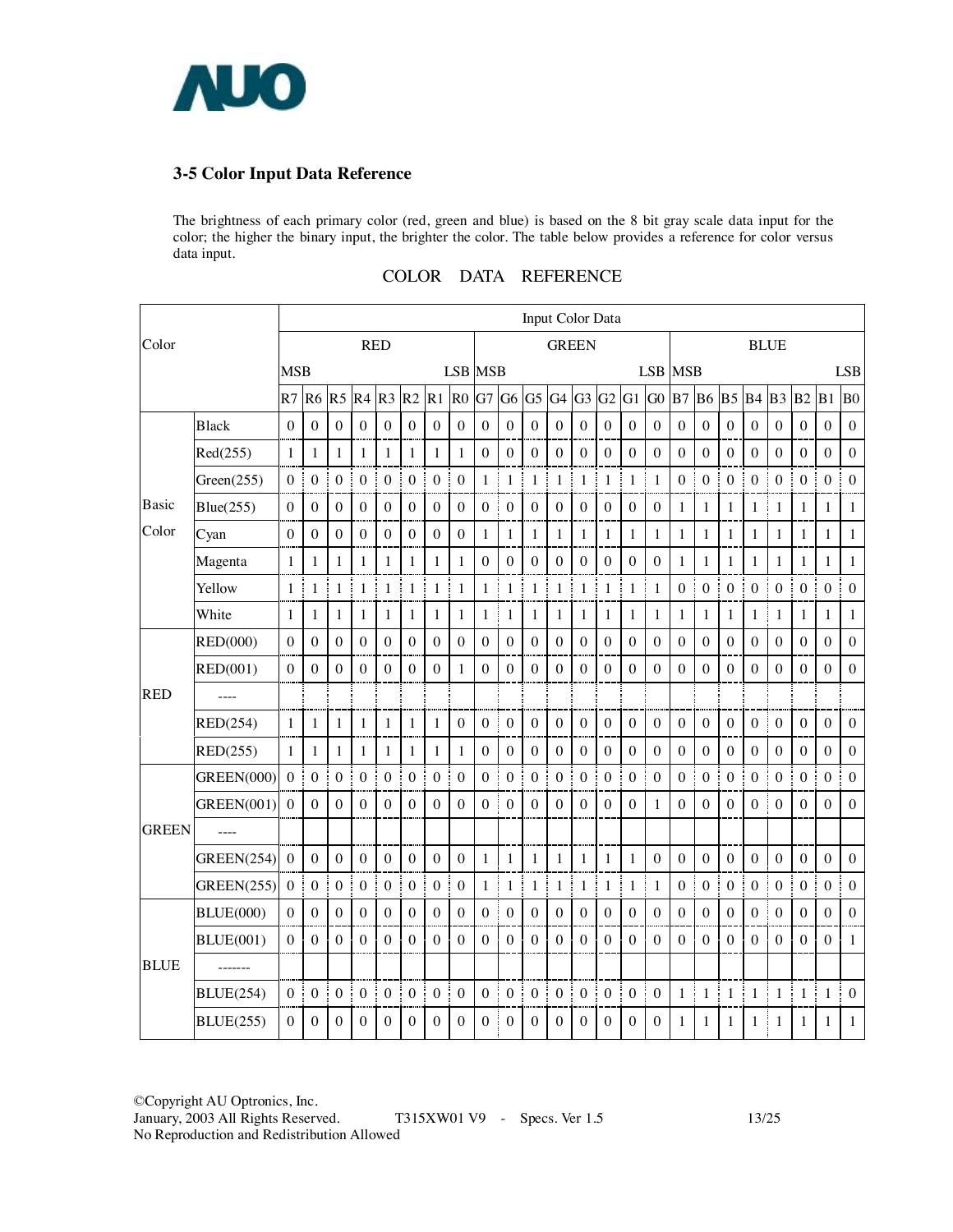

#### **3-6 Power Sequence**



| Parameter |                | Units |      |    |
|-----------|----------------|-------|------|----|
|           | Min.           | Typ.  | Max. |    |
| t1        | 470            |       | 1000 | us |
| t2        | 20             | -     | 50   | ms |
| t3        | 700 or (200)*1 |       |      | ms |
| t4        | 200            |       |      | ms |
| t5        | 50             |       |      | ms |
| t6        | 0.47           |       | 30   | ms |
| t7        |                |       |      | s  |

\*1: If t3=200ms, input black signal till 700ms from system is necessary.

In case of t3<200ms, the abnormal display will be happened. But it will not damage timing controller.

Note:

The timing controller will not be damaged in case of TV set AC input power suddenly shut down.

Once power reset, it should follow power sequence as spec. definition.

(1) Apply the lamp voltage within the LCD operation range. When the back-light turns on before the LCD operation or the LCD turns off before the back-light turns off, the display may momentarily become abnormal screen.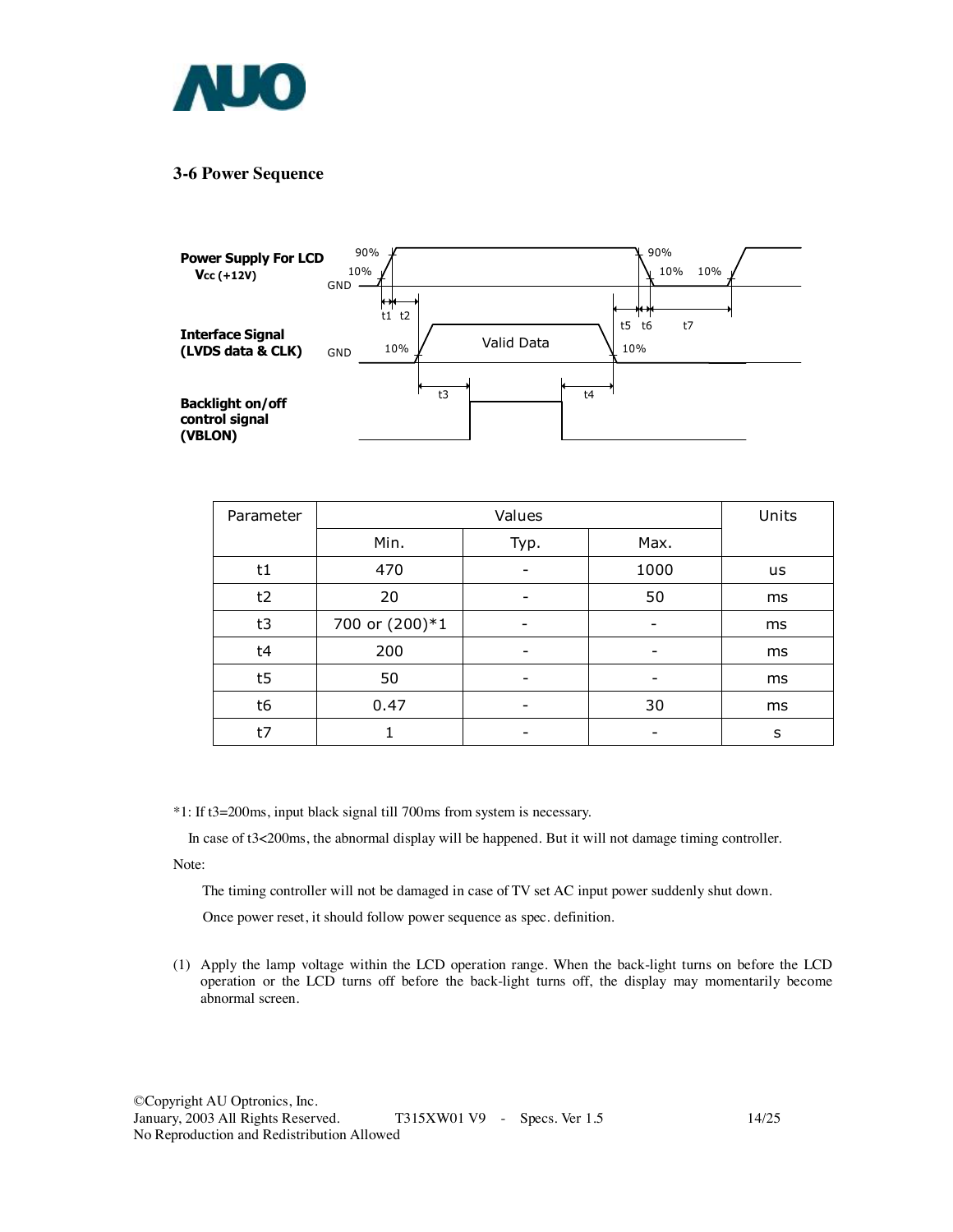

### **Power Sequence for Inverter**



| Parameter      |      | Units                    |      |    |
|----------------|------|--------------------------|------|----|
|                | Min. | Typ.                     | Max. |    |
| T <sub>1</sub> | 20   | $\overline{\phantom{0}}$ | -    | ms |
| T <sub>2</sub> | 500  | $\overline{\phantom{0}}$ | -    | ms |
| T <sub>3</sub> |      |                          |      | ms |
| T <sub>4</sub> |      | $\overline{\phantom{0}}$ | -    | ms |
| T <sub>5</sub> |      |                          | 10   | ms |

 $0<sub>V</sub>$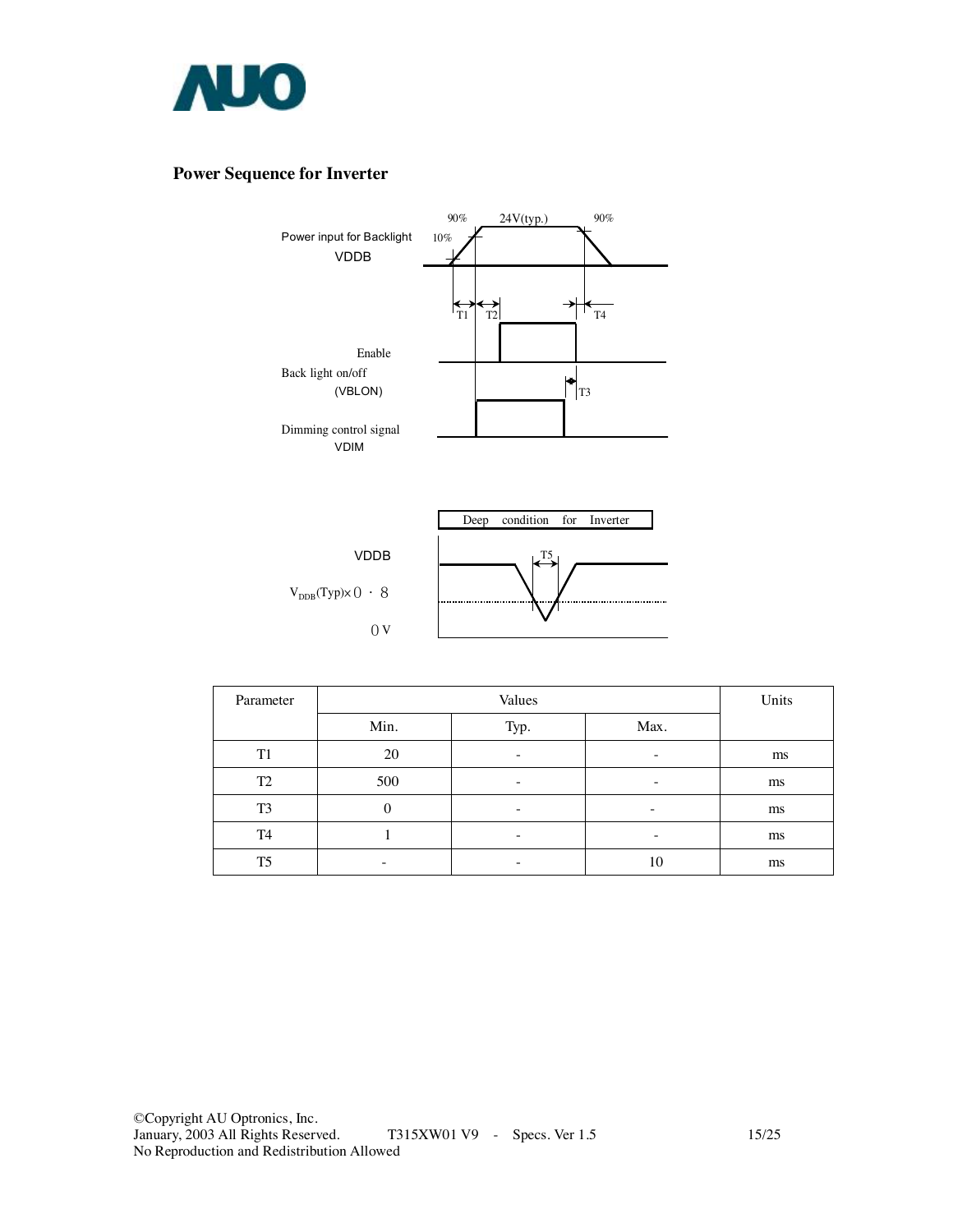

# **4. Optical Specification**

Optical characteristics are determined after the unit has been 'ON' and stable for approximately 45 minutes in a dark environment at 25℃. The values specified are at an approximate distance 50cm from the LCD surface at a viewing angle of  $\Phi$  and  $\theta$  equal to  $0^{\circ}$ .





| <b>Parameter</b>                       |                    | <b>Symbol</b>             |        | <b>Values</b> |       |           | <b>Units</b> | <b>Notes</b>   |
|----------------------------------------|--------------------|---------------------------|--------|---------------|-------|-----------|--------------|----------------|
|                                        |                    |                           |        | Min.          | Typ.  | Max.      |              |                |
| <b>Contrast Ratio</b>                  |                    | CR                        |        | 650           | 800   |           |              | $\mathbf{1}$   |
| Surface Luminance, white               |                    | <b>LWH</b>                |        | 400           | 500   |           | $cd/m^2$     | $\overline{2}$ |
| Luminance Variation                    |                    | $\delta$ white            | 5p     |               |       | 1.30      |              | 3              |
|                                        | Response Rise Time |                           | $Tr_R$ |               | 8     |           | ms           | $\overline{4}$ |
| Time                                   | Decay Time         | $Tr_D$                    |        |               | 8     |           | ms           | Gray to Gray   |
| <b>Color Coordinates</b>               |                    |                           |        |               |       |           |              |                |
|                                        | <b>RED</b>         | $R_X$                     |        |               | 0.640 |           |              |                |
|                                        |                    | $R_Y$                     |        |               | 0.330 |           |              |                |
|                                        | <b>GREEN</b>       | $G_X$                     |        |               | 0.270 |           |              |                |
|                                        |                    | $\mathrm{G}_{\mathrm{Y}}$ |        |               | 0.600 |           |              |                |
|                                        | <b>BLUE</b>        | $B_X$                     |        | Typ.-0.03     | 0.150 | Typ.+0.03 |              |                |
|                                        |                    | $\mathbf{B}_\mathbf{Y}$   |        |               | 0.060 |           |              |                |
|                                        | <b>WHITE</b>       | $W_X$                     |        |               | 0.280 |           |              |                |
|                                        |                    | $\mathbf{W}_\text{Y}$     |        |               | 0.290 |           |              |                |
| Viewing Angle                          |                    |                           |        |               |       |           |              |                |
| x axis, right( $\varphi = 0^{\circ}$ ) |                    | $\theta$ ,                |        |               | 85    |           | Degree       | 5              |
| x axis, left( $\varphi = 180^\circ$ )  |                    | $\theta_1$                |        |               | 85    |           |              |                |
| y axis, up( $\varphi = 90^\circ$ )     |                    | $\theta$ u                |        |               | 85    |           |              |                |
| y axis, down $(\varphi = 0^{\circ})$   |                    | $\theta$ $_{\rm d}$       |        |               | 85    |           |              |                |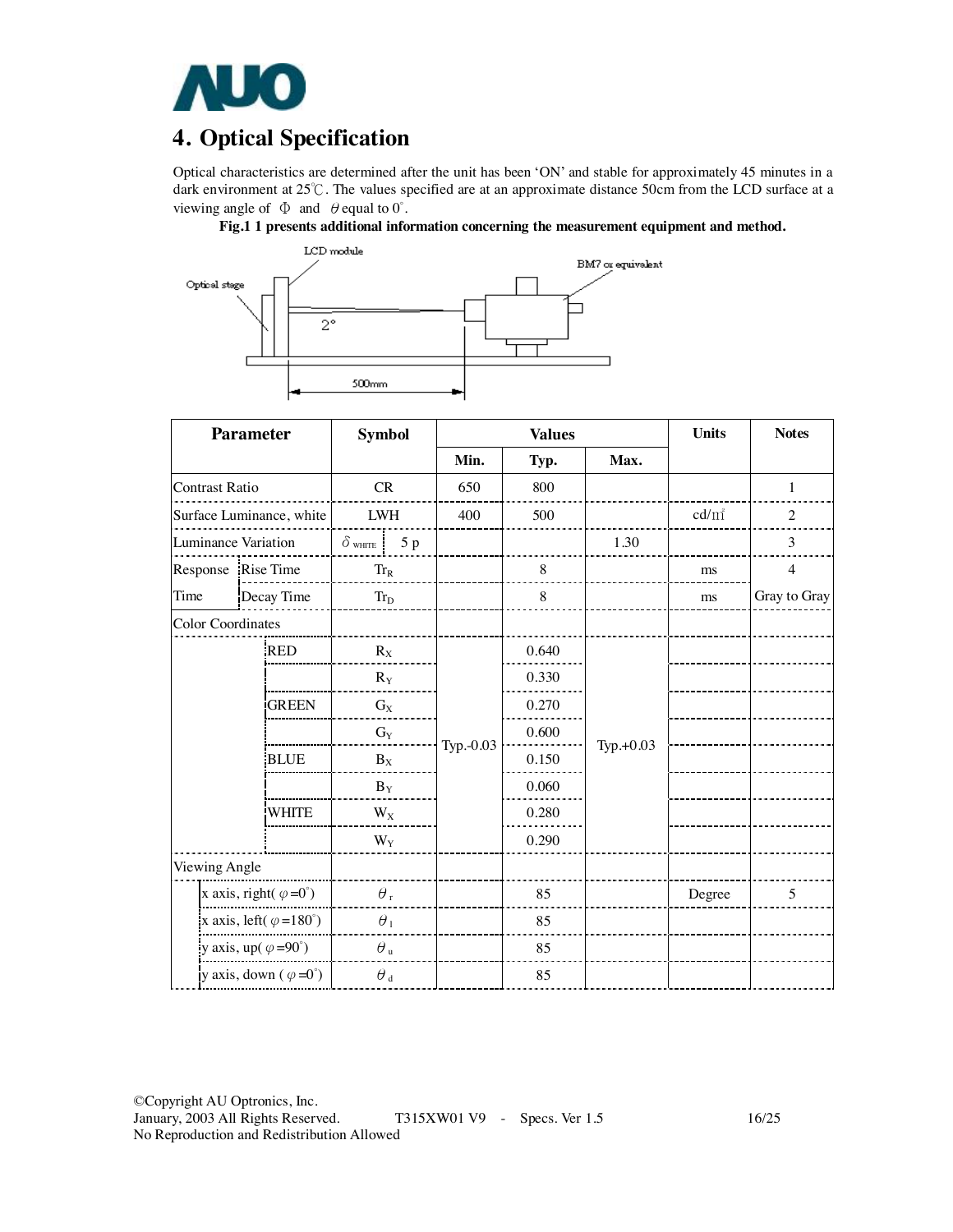

**Note**:

1. Contrast Ratio (CR) is defined mathematically as:

**Surface Luminance of** Lon1 **Contrast Ratio= Surface Luminance of** Loff1

- 2. Surface luminance is luminance value at point 1 across the LCD surface 50cm from the surface with all pixels displaying white. From more information see FIG 2. When VDDB =  $24V$ , IDDB =  $5A$ .  $L_{WH}$ =Lon1 Where Lon1 is the luminance with all pixels displaying white at center 1 location.
- 3. The variation in surface luminance,  $\delta$  WHITE is defined (center of Screen) as:

 $\delta$  white (5P) = Maximum( $L_{on1}$ ,  $L_{on1}$ ,  $L_{on2}$ ,  $L_{on4}$ ,  $L_{on5}$ )/ Minimum( $L_{on1}$ ,  $L_{on2}$ ,  $L_{on3}$ ,  $L_{on4}$ ,  $L_{on5}$ )

- 4. Response time is the time required for the display to transfer between any two gray level(Average) For additional information see FIG3. (Ton:15ms typ. Toff :5ms typ.)
- 5. Viewing angle is the angle at which the contrast ratio is greater than 10. The angles are determined for the horizontal or x axis and the vertical or y axis with respect to the z axis which is normal to the LCD surface. For more information see FIG4.

#### **FIG. 2 Luminance**

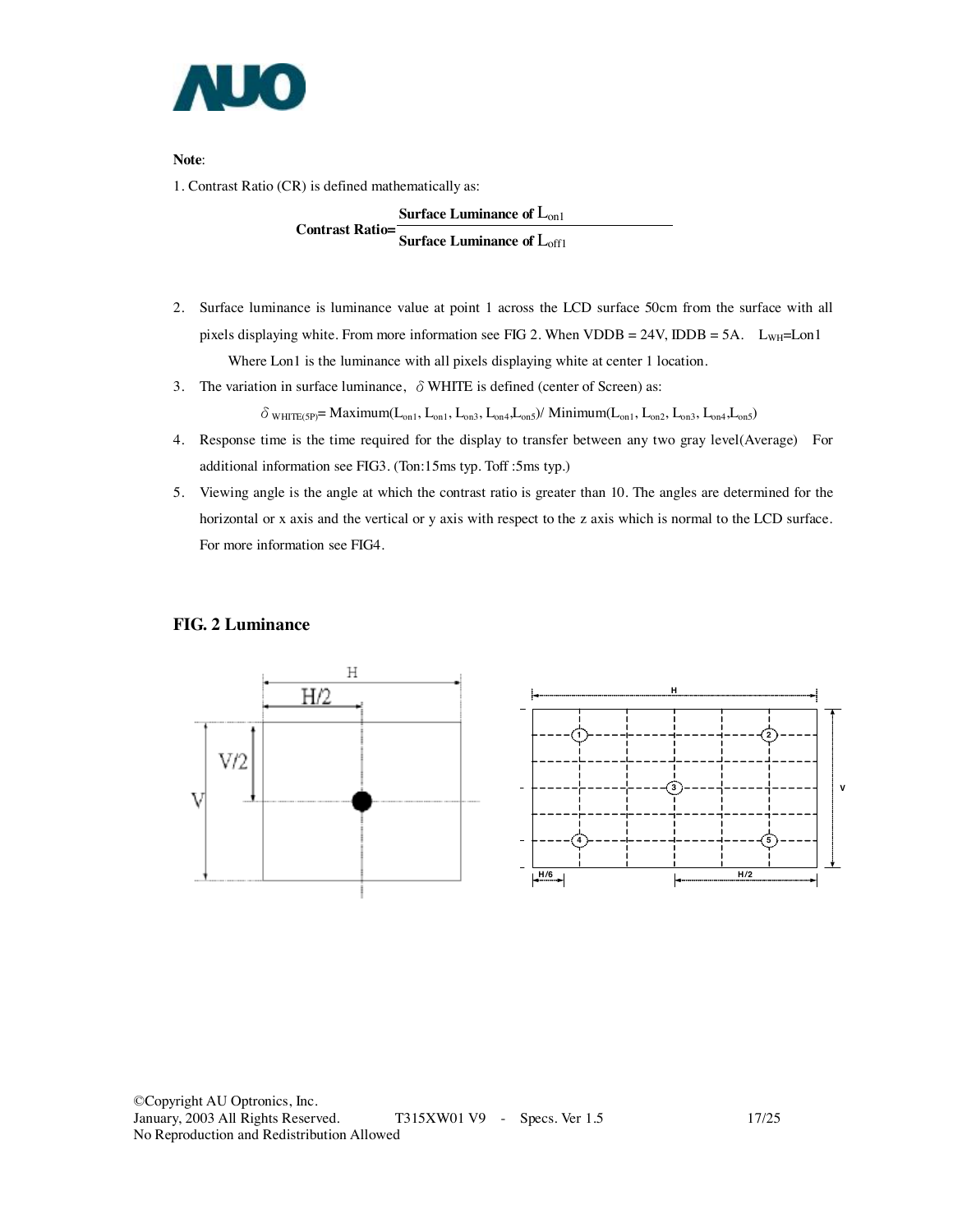

### **FIG.3 Response Time**

The response time is defined as the following figure and shall be measured by switching the input signal for "any level of gray(bright) " and "any level of gray(dark)".



**FIG.4 Viewing angle** 



©Copyright AU Optronics, Inc. T315XW01 V9 - Specs. Ver 1.5 18/25 No Reproduction and Redistribution Allowed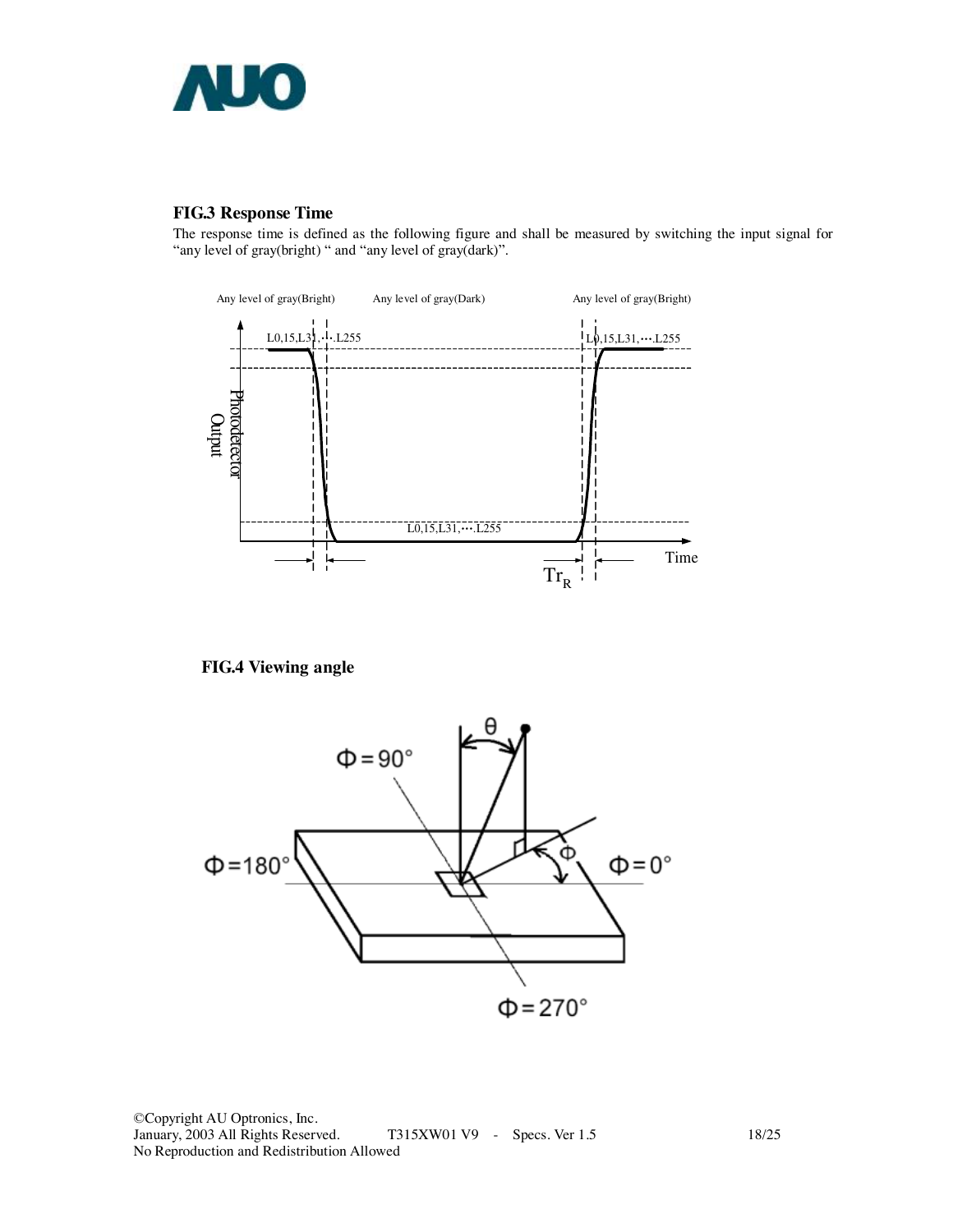

# **5. Mechanical Characteristics**

The contents provide general mechanical characteristics for the model T315XW01 V9. In addition the figures in the next page are detailed mechanical drawing of the LCD.

|                          | Horizontal  | 760.0mm          |  |
|--------------------------|-------------|------------------|--|
| Outline Dimension        | Vertical    | $450.0$ mm       |  |
|                          | Depth       | 45 <sub>mm</sub> |  |
| <b>Bezel Opening</b>     | Horizontal  | 703.6mm          |  |
|                          | Vertical    | 398.3mm          |  |
| Active Display Area      | Horizontal  | 697.68mm         |  |
|                          | Vertical    | 392.26mm         |  |
| Weight                   | 7200g Typ.  |                  |  |
| <b>Surface Treatment</b> | $AG$ , $3H$ |                  |  |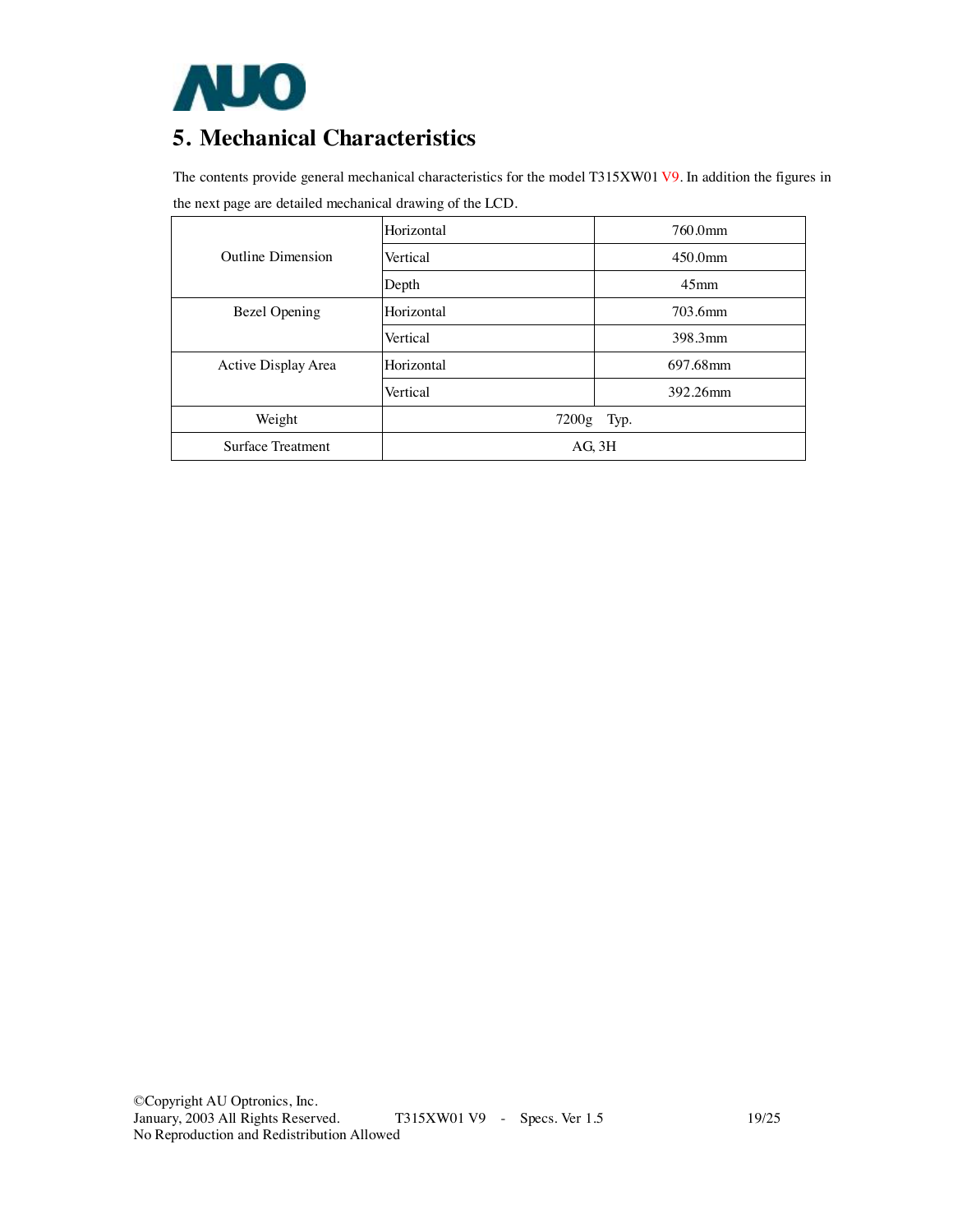

### **Front View**



©Copyright AU Optronics, Inc. January, 2003 All Rights Reserved. T315XW01 V9 - Specs. Ver 1.5 20/25 No Reproduction and Redistribution Allowed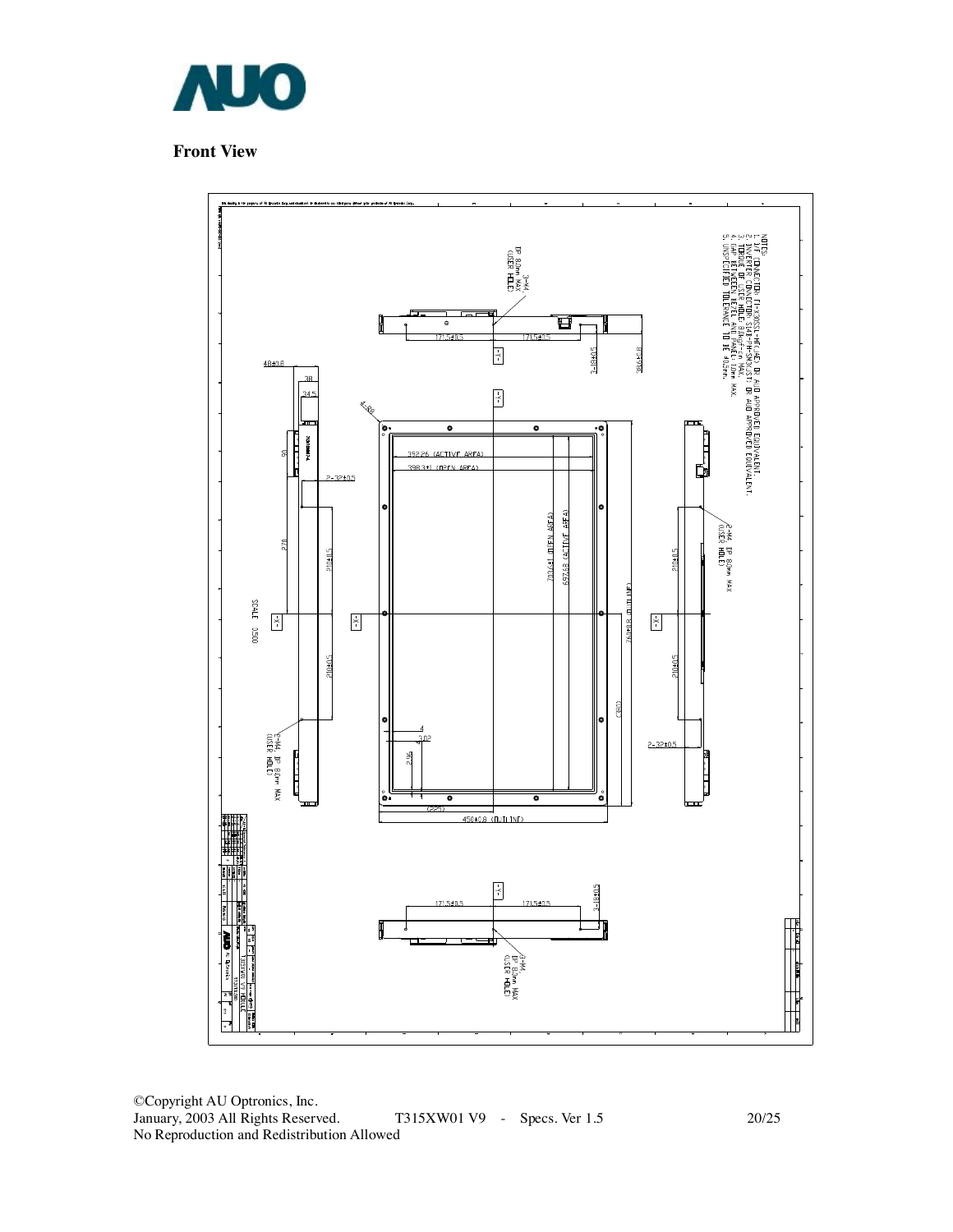

**Rear View** 

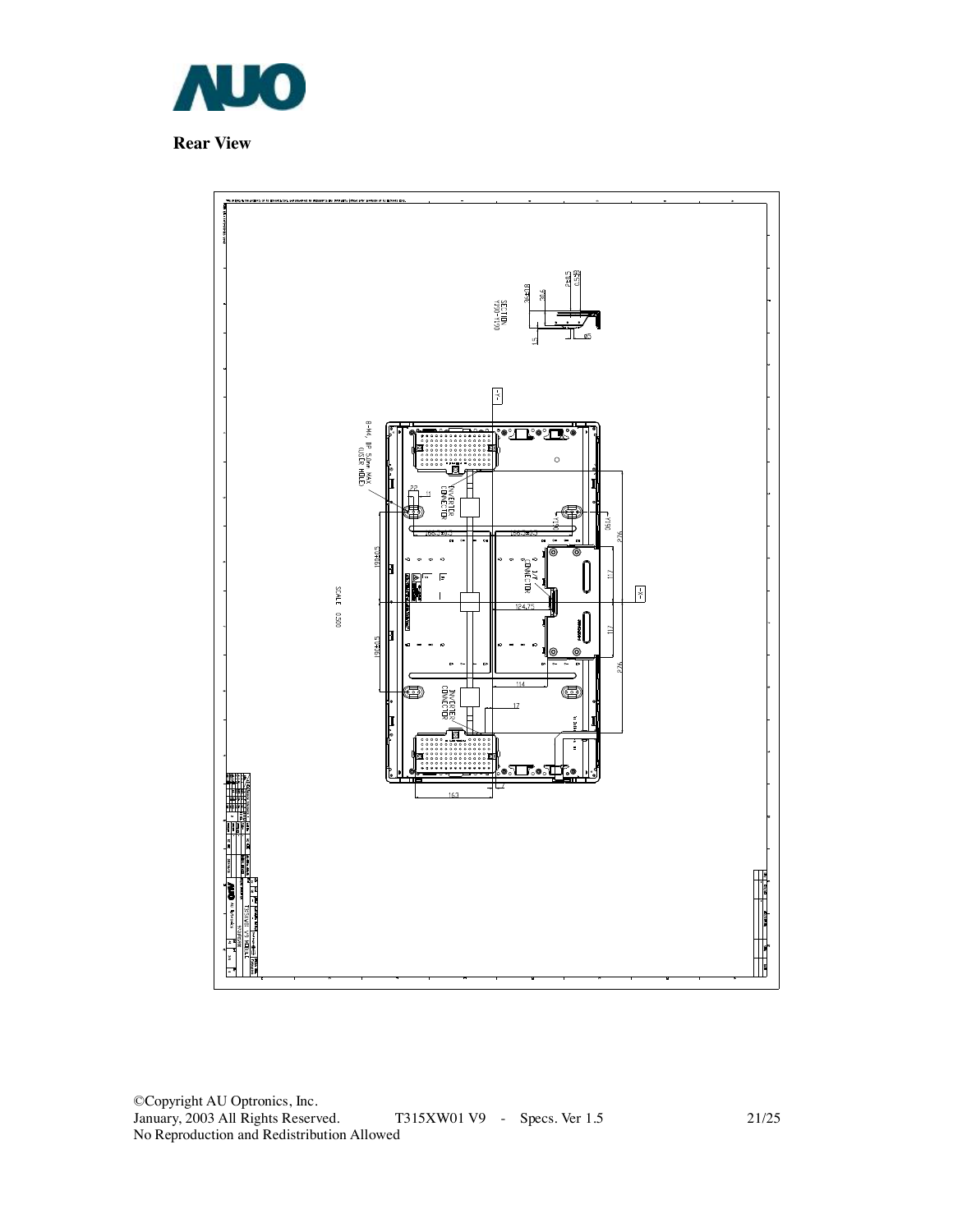

# **6. Reliability**

Environment test condition

| N <sub>0</sub>           | Test Item                         | Condition                                                                                                                   |  |  |
|--------------------------|-----------------------------------|-----------------------------------------------------------------------------------------------------------------------------|--|--|
| 1                        | High temperature storage test     | Ta= $60^{\circ}$ C<br>240h                                                                                                  |  |  |
| $\overline{2}$           | Low temperature storage test      | Ta=-20 $\degree$ C 240h                                                                                                     |  |  |
| 3                        | High temperature operation test   | Ta=50℃ 80%RH 240h                                                                                                           |  |  |
| 4                        | Low temperature operation test    | Ta= $0^{\circ}$ C 240h                                                                                                      |  |  |
| $\overline{\phantom{0}}$ | Vibration test<br>(non-operating) | Wave form: random<br>Vibration level: 1.0G RMS<br>Bandwidth: 10-500Hz<br>Duration: X, Y, Z 20min<br>One time each direction |  |  |
| 6                        | Shock test<br>(non-operating)     | Shock level: 100G<br>Waveform: half since wave, 2ms<br>Direction: $\pm X$ , $\pm Y$ , $\pm Z$<br>One time each direction    |  |  |
| 7                        | Vibration test<br>(with carton)   | Random<br>Vibration: 10~200Hz, 1.5G, 30 minutes<br>in each X, Y, Z direction                                                |  |  |
| 8                        | Drop test<br>(with carton)        | Height: 53.3cm<br>1 corner, 3 edges, 6 surfaces<br>$(ASTMD4169-I)$                                                          |  |  |
|                          |                                   |                                                                                                                             |  |  |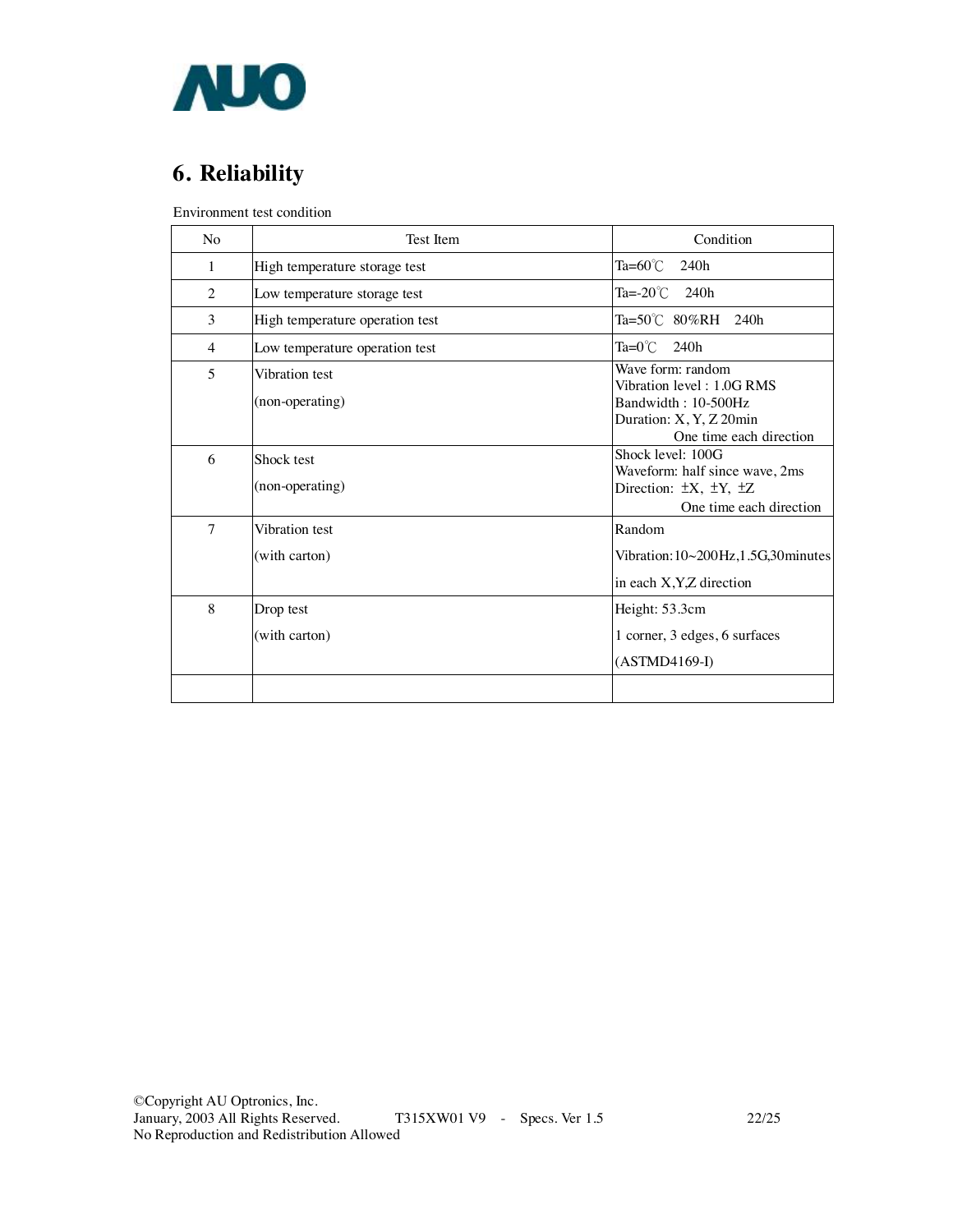

## **7. International Standard**

#### **7-1. Safety**

(1) UL1950 Third Edition, Underwriters Laboratories, Inc. Jan. 28, 1995

Standard for Safety of Information Technology Equipment Including electrical Business Equipment.

(2) CAN/CSA C22.2 No. 950-95/60950 Third Edition, Canadian Standards Association,

Standard for Safety of Information Technology Equipment Including Electrical Business Equipment.

(3) EN60950 : 1992+A2: 1993+A2: 1993+C3: 1995+A4: 1997+A11: 1997

IEC 950: 1991+A1: 1992+A2: 1993+C3: 1995+A4:1996

European Committee for Electrotechnical Standardization (CENELEC)

EUROPEAN STANDARD for Safety of Information Technology Equipment Including Electrical Business Equipment.

#### **7-2. EMC**

- a) ANSI C63.4 "Methods of Measurement of Radio-Noise Emissions from Low-Voltage Electrical and Electrical Equipment in the Range of 9kHz to 40GHz. "American National standards Institute(ANSI), 1992
- b) C.I.S.P.R "Limits and Methods of Measurement of Radio Interface Characteristics of Information Technology Equipment." International Special committee on Radio Interference.
- c) EN 55022 "Limits and Methods of Measurement of Radio Interface Characteristics of Information Technology Equipment." European Committee for Electrotechnical Standardization. (CENELEC), 1998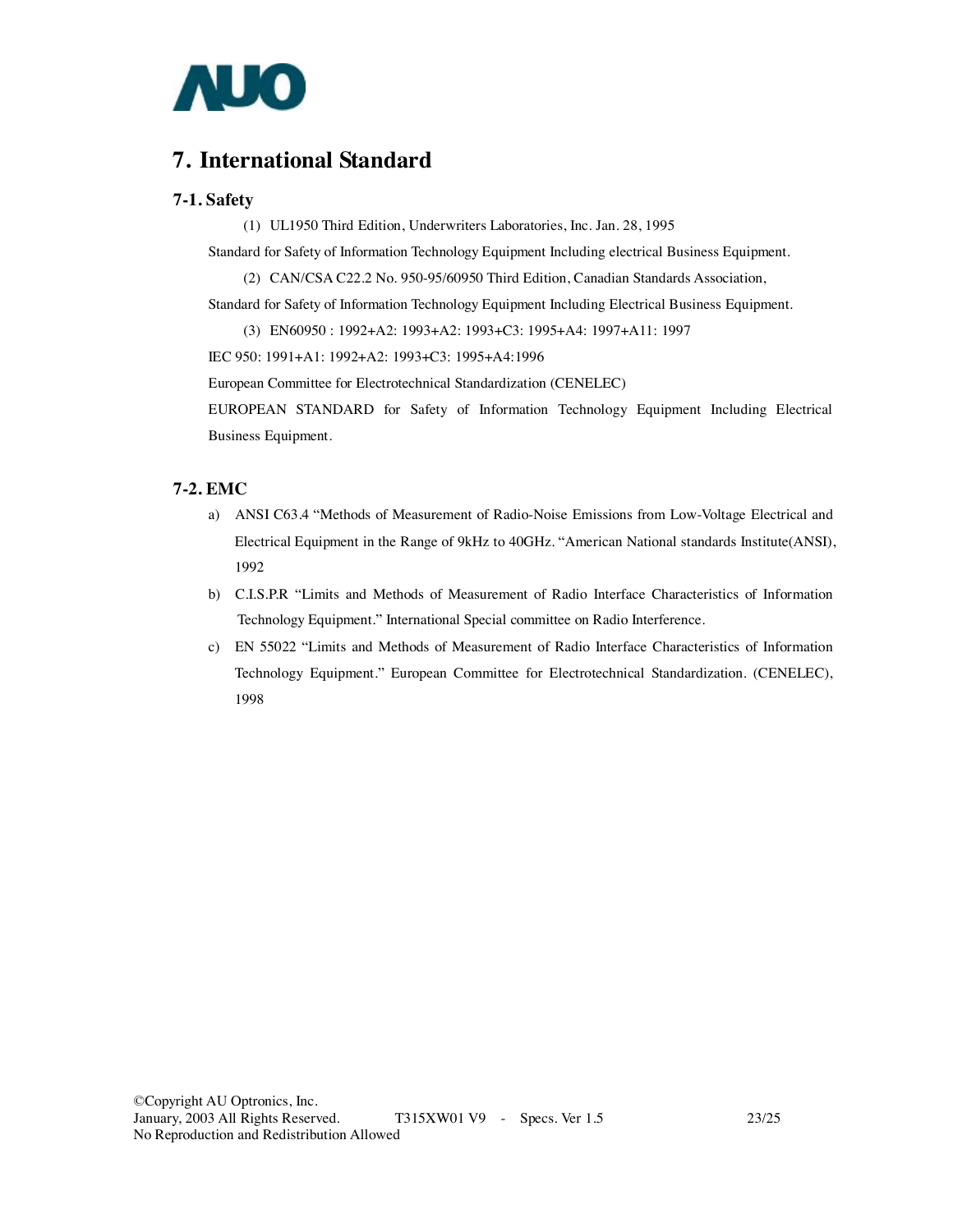

# **8. Packing**

Label : 83mm \* 23mm



Carton Label : 80mm \* 40mm

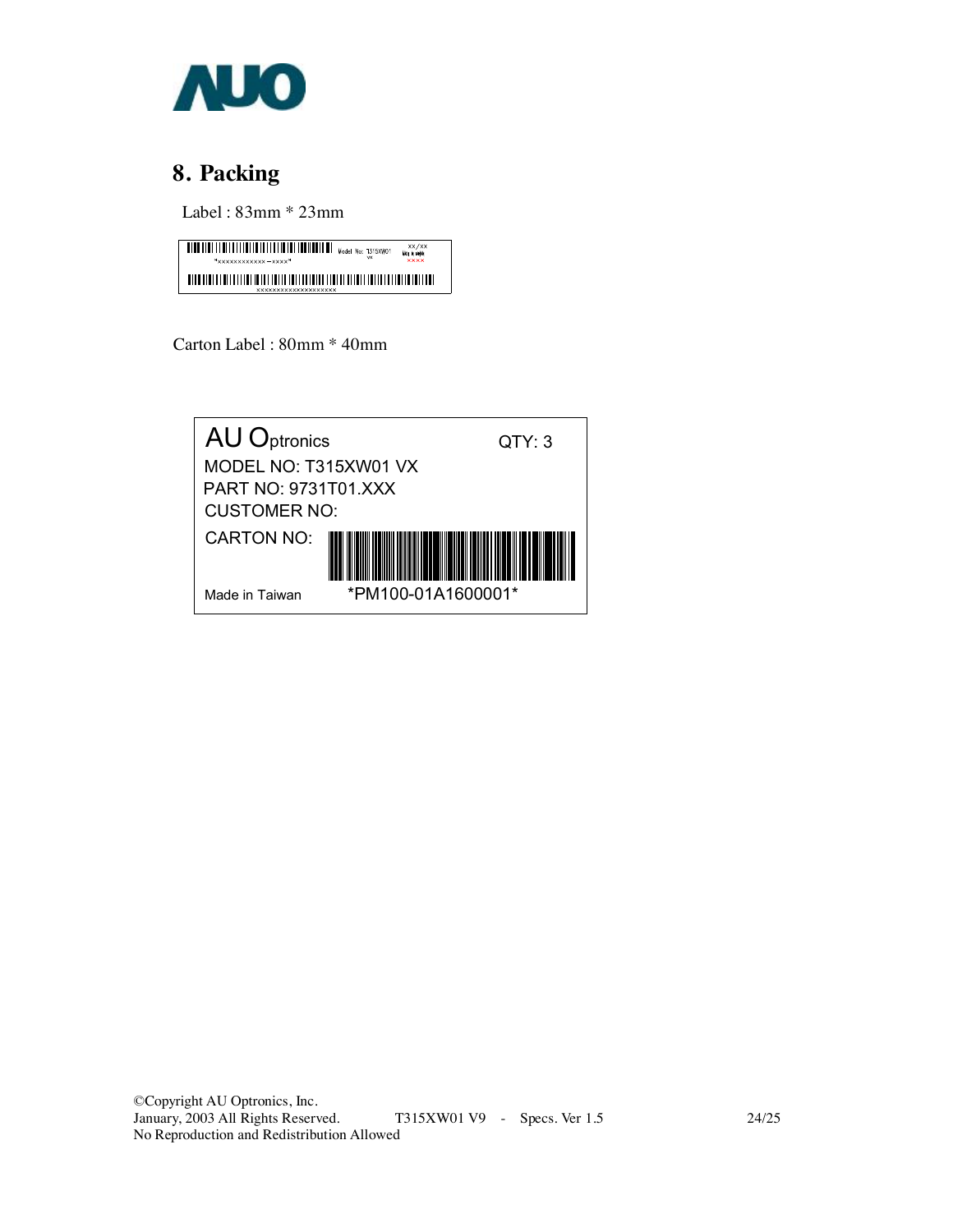

### Carton :

3pcs Modules







947(L)mm \* 290(W)mm \* 595(H)mm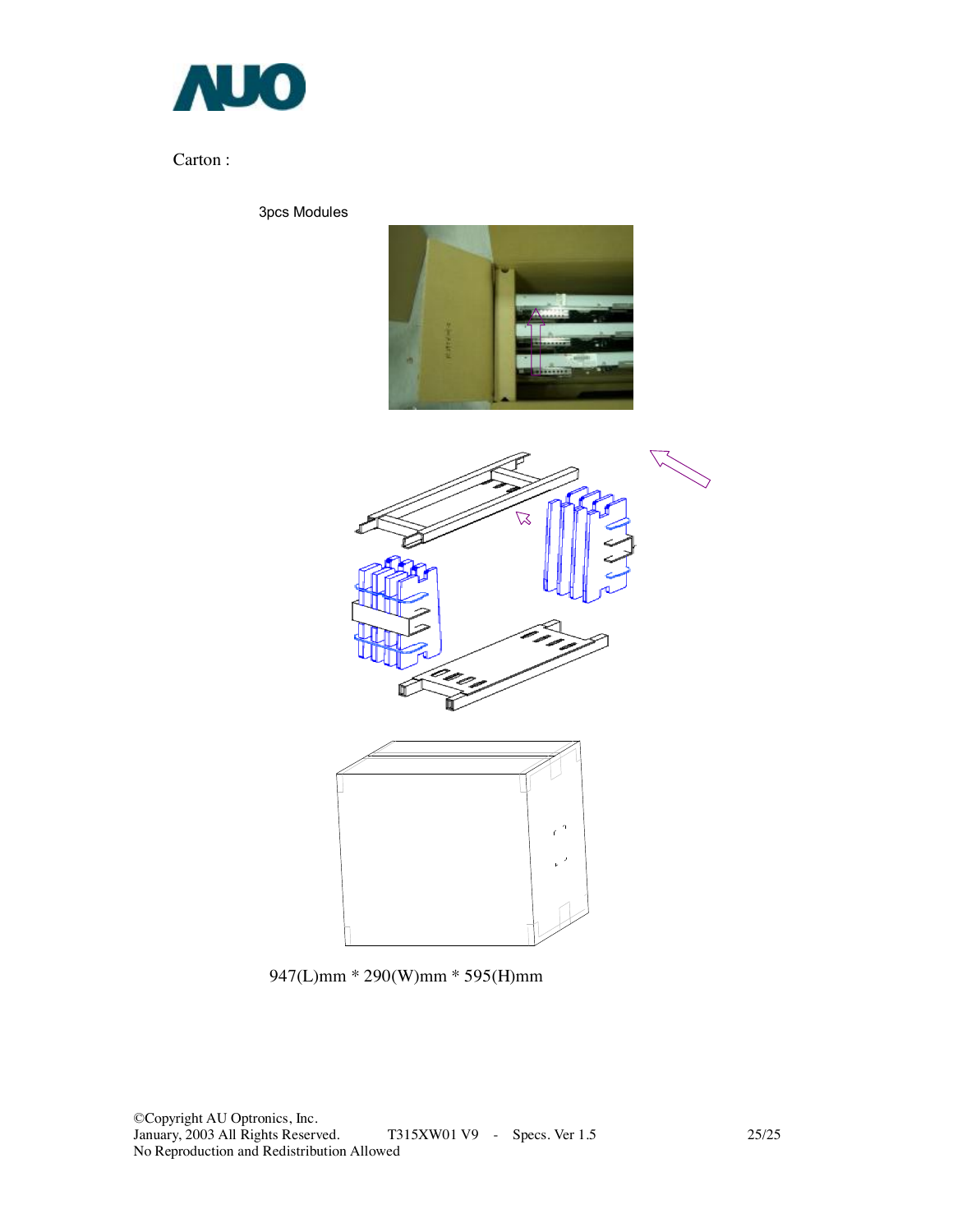

# **9. PRECAUTIONS**

Please pay attention to the followings when you use this TFT LCD module.

#### **9-1 MOUNTING PRECAUTIONS**

(1) You must mount a module using holes arranged in four corners or four sides.

(2) You should consider the mounting structure so that uneven force (ex. Twisted stress) is not applied to module. And the case on which a module is mounted should have sufficient strength so that external force is not transmitted directly to the module.

(3) Please attach the surface transparent protective plate to the surface in order to protect the polarizer. Transparent protective plate should have sufficient strength in order to the resist external force.

(4) You should adopt radiation structure to satisfy the temperature specification.

- (5) Acetic acid type and chlorine type materials for the cover case are not desirable because the former generates corrosive gas of attacking the polarizer at high temperature and the latter causes circuit break by electro-chemical reaction.
- (6) Do not touch, push or rub the exposed polarizers with glass, tweezers or anything harder than HB pencil lead. And please do not rub with dust clothes with chemical treatment. Do not touch the surface of polarizer for bare hand or greasy cloth. (Some cosmetics are detrimental to the polarizer.)
- (7) When the surface becomes dusty, please wipe gently with absorbent cotton or other soft materials like chamois soaks with petroleum benzene. Normal-hexane is recommended for cleaning the adhesives used to attach front/ rear polarizers. Do not use acetone, toluene and alcohol because they cause chemical damage to the polarizer.
- (8) Wipe off saliva or water drops as soon as possible. Their long time contact with polarizer causes deformations and color fading.
- (9) Do not open the case because inside circuits do not have sufficient strength.

### **9-2 OPERATING PRECAUTIONS**

(1) The spike noise causes the mis-operation of circuits. It should be lower than following voltage:

V=±200mV(Over and under shoot voltage)

- (2) Response time depends on the temperature. (In lower temperature, it becomes longer..)
- (3) Brightness depends on the temperature. (In lower temperature, it becomes lower.) And in lower temperature, response time (required time that brightness is stable after turned on) becomes longer.
- (4) Be careful for condensation at sudden temperature change. Condensation makes damage to polarizer or electrical contacted parts. And after fading condensation, smear or spot will occur.
- (5) When fixed patterns are displayed for a long time, remnant image is likely to occur.
- (6) Module has high frequency circuits. Sufficient suppression to the electromagnetic interference shall be done by system manufacturers. Grounding and shielding methods may be important to minimize the interface.